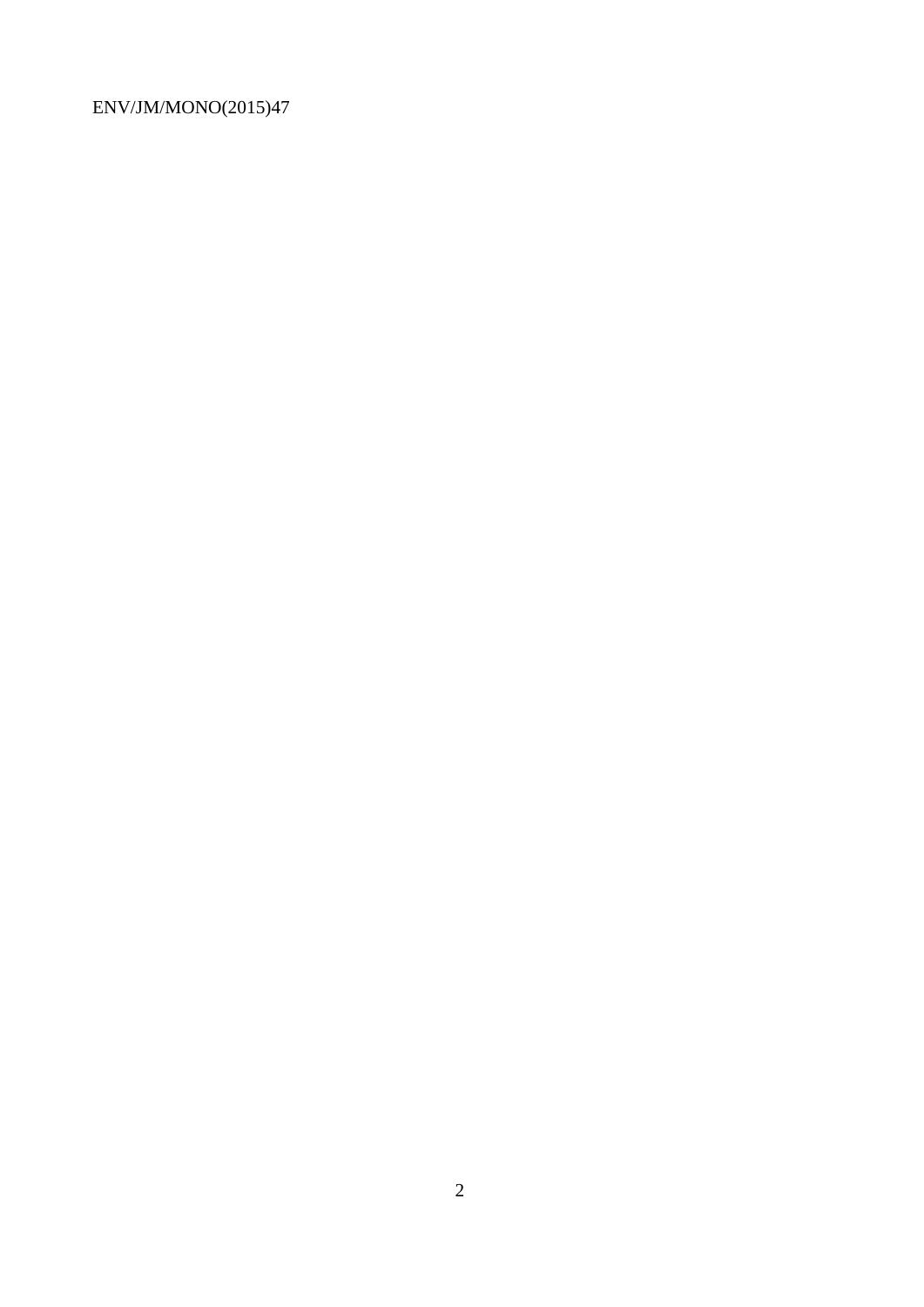# **OECD Environment, Health and Safety Publications**

**Series on Harmonisation of Regulatory Oversight in Biotechnology**

**No. 59**

# **Consensus Document on the Biology of COMMON BEAN (***Phaseolus vulgaris* **L.)**

**Environment Directorate**

**Organisation for Economic Co-operation and Development**

**Paris 2015**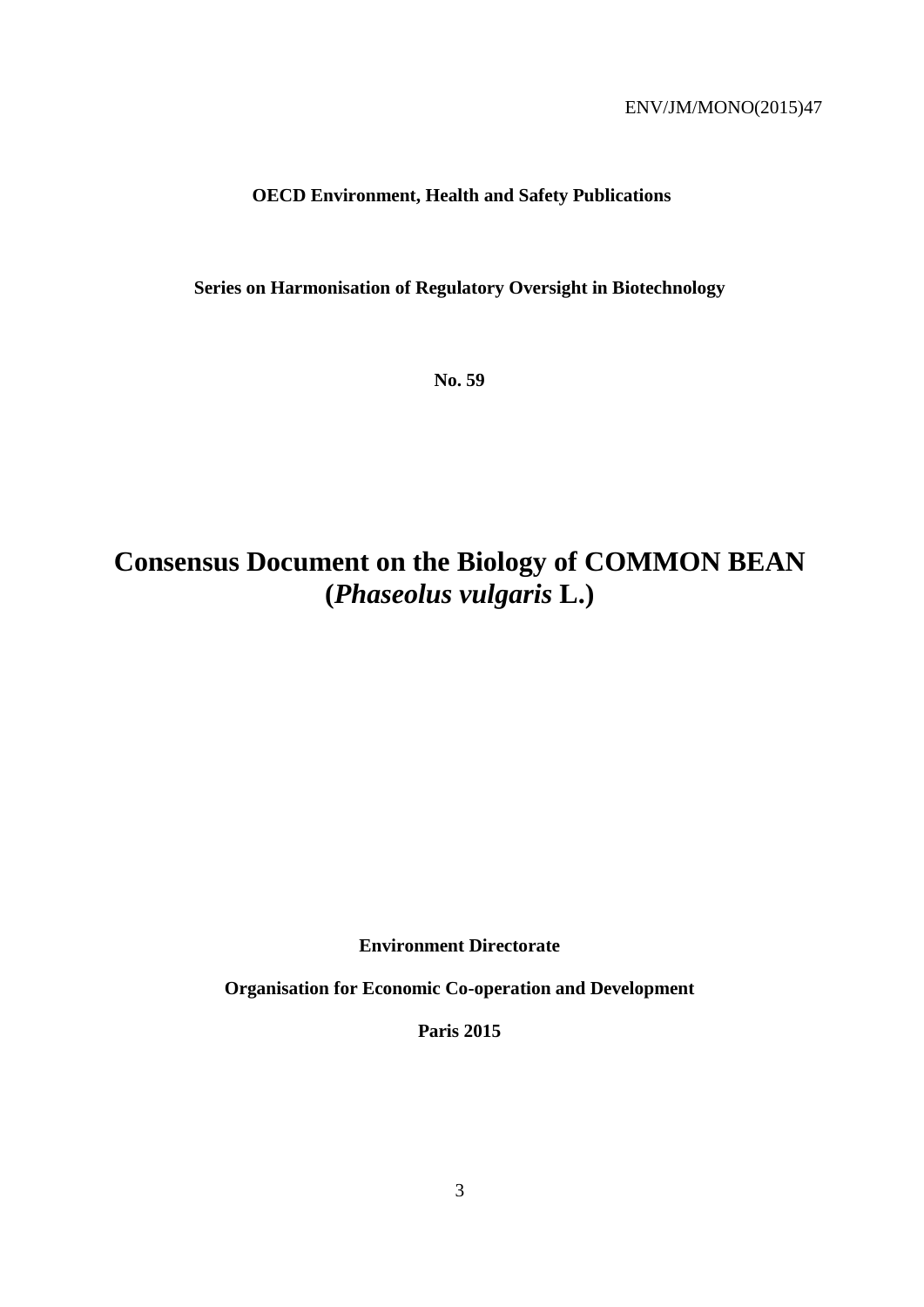#### *Also published in the Series on Harmonisation of Regulatory Oversight in Biotechnology:*

- No. 1, Commercialisation of Agricultural Products Derived through Modern Biotechnology: Survey Results (1995)
- No. 2, Analysis of Information Elements Used in the Assessment of Certain Products of Modern Biotechnology (1995)
- No. 3, Report of the OECD Workshop on the Commercialisation of Agricultural Products Derived through Modern Biotechnology (1995)
- No. 4, Industrial Products of Modern Biotechnology Intended for Release to the Environment: The Proceedings of the Fribourg Workshop (1996)
- No. 5, Consensus Document on General Information concerning the Biosafety of Crop Plants Made Virus Resistant through Coat Protein Gene-Mediated Protection (1996)
- No. 6, Consensus Document on Information Used in the Assessment of Environmental Applications Involving Pseudomonas (1997)
- No. 7, Consensus Document on the Biology of *Brassica napus* L. (Oilseed Rape) (1997) *– REPLACED with Consensus Document on Brassica crops (***Brassica** *spp). No. 54 (2012)*
- No. 8, Consensus Document on the Biology of *Solanum tuberosum* subsp. *tuberosum* (Potato) (1997)
- No. 9, Consensus Document on the Biology of *Triticum aestivum* (Bread Wheat) (1999)
- No. 10, Consensus Document on General Information Concerning the Genes and Their Enzymes that Confer Tolerance to Glyphosate Herbicide (1999)
- No. 11, Consensus Document on General Information Concerning the Genes and Their Enzymes that Confer Tolerance to Phosphinothricin Herbicide (1999)
- No. 12, Consensus Document on the Biology of *Picea abies* (L.) Karst (Norway Spruce) (1999)
- No. 13, Consensus Document on the Biology of *Picea glauca* (Moench) Voss (White Spruce) (1999)
- No. 14, Consensus Document on the Biology of *Oryza sativa* (Rice) (1999)
- No. 15, Consensus Document on the Biology of *Glycine max* (L.) Merr. (Soybean) (2000)
- No. 16, Consensus Document on the Biology of *Populus* L. (Poplars) (2000)
- No. 17, Report of the OECD Workshop on Unique Identification Systems for Transgenic Plants, Charmey, Switzerland, 2-4 Oct. 2000 (2001)
- No. 18*,* Consensus Document on the Biology of *Beta vulgaris* L. (Sugar Beet) (2001)
- No. 19*,* Report of the Workshop on the Environmental Considerations of Genetically Modified Trees, Norway, September 1999 (2001)
- No. 20, Consensus Document on Information Used in the Assessment of Environmental Applications Involving Baculoviruses (2002)
- No. 21, Consensus Document on the Biology of *Picea sitchensis* (Bong.) Carr. (Sitka Spruce) (2002)
- No. 22, Consensus Document on the Biology of *Pinus strobus* L. (Eastern White Pine) (2002)
- No. 23, Revised 2006: OECD Guidance for the Designation of a Unique Identifier for Transgenic Plants (2006)
- No. 24, Consensus Document on the Biology of *Prunus* spp. (Stone Fruits) (2002)
- No. 25, Module II: Herbicide Biochemistry, Herbicide Metabolism and the Residues in Glufosinate-Ammonium (Phosphinothricin)-Tolerant Transgenic Plants (2002)
- No. 26, Output on the Questionnaire on National Approaches to Monitoring/Detection/Identification of Transgenic Products (2003)
- No. 27, Consensus Document on the Biology of *Zea mays* subsp. *mays* (Maize) (2003)
- No. 28, Consensus Document on the Biology of European White Birch (*Betula pendula* Roth) (2003)
- No. 29, Guidance Document on the Use of Taxonomy in Risk Assessment of Micro-organisms: Bacteria (2003)
- No. 30, Guidance Document on Methods for Detection of Micro-organisms Introduced into the Environment: Bacteria (2004)
- No. 31, Consensus Document on the Biology of *Helianthus annuus* L. (Sunflower) (2004)
- No. 32, An Introduction to the Biosafety Consensus Documents of OECD's Working Group for Harmonisation in Biotechnology (2005)
- No. 33, Consensus Document on the Biology of Papaya (*Carica papaya*) (2005)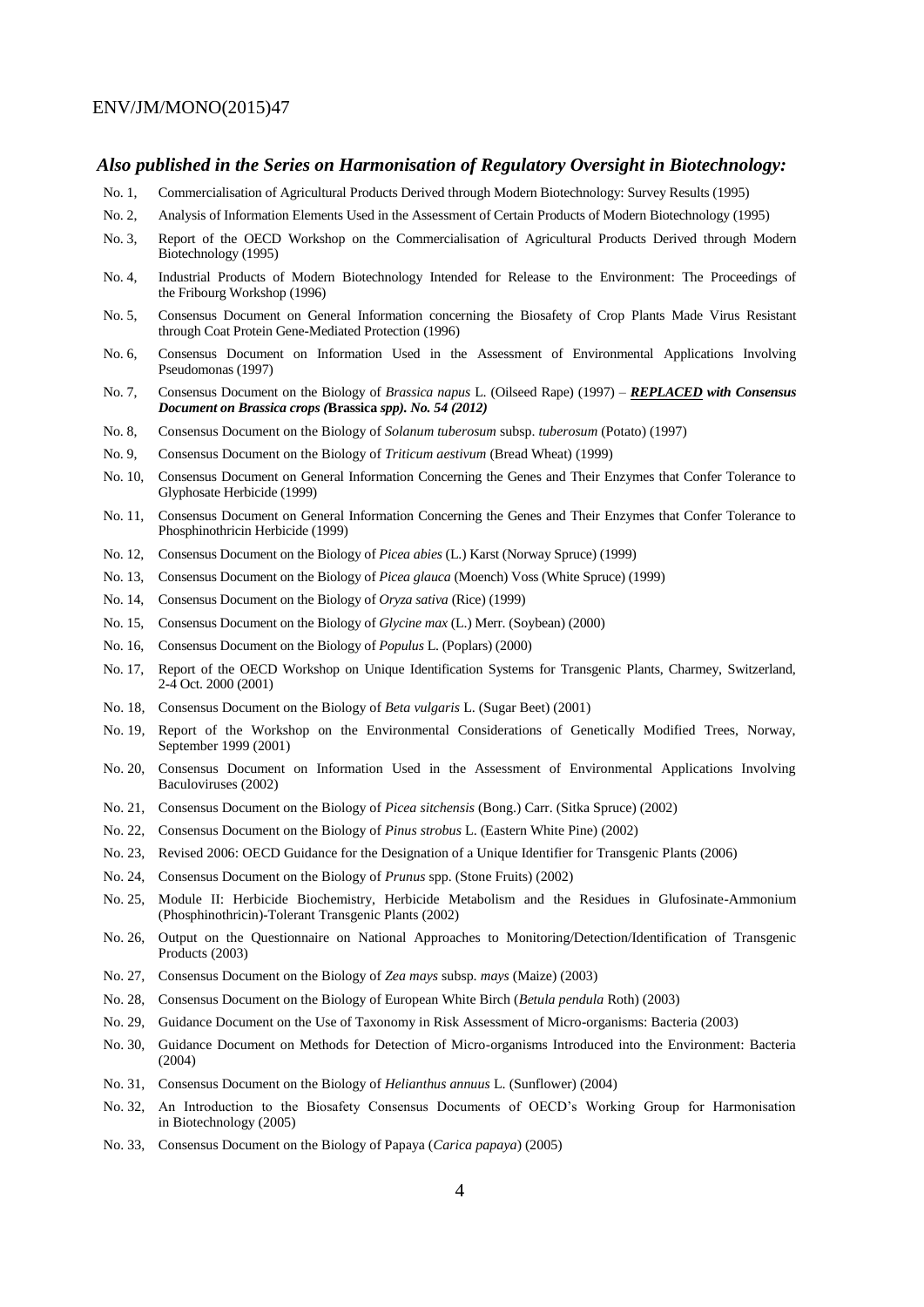- No. 34, Consensus Document on the Biology of *Pleurotus* spp. (Oyster Mushroom) (2005)
- No. 35, Points to Consider for Consensus Documents on the Biology of Cultivated Plants (2006)
- No. 36, Consensus Document on the Biology of *Capsicum annuum* Complex (Chili, Hot and Sweet peppers) (2006)
- No. 37, Consensus Document on Information Used in the Assessment of Environmental Application involving *Acidithiobacillus* (2006)
- No. 38, Consensus Document on the Biology of Western White Pine (*Pinus monticola* Dougl. ex D. Don) (2008)
- No. 39, Abstracts of the OECD Expert Workshop on the Biology of Atlantic Salmon (2006)
- No. 40, Consensus Document on the Biology of *Pinus banksiana* (Jack Pine) (2006)
- No. 41, Consensus Document on the Biology of the Native North American Larches: Subalpine Larch (*Larix lyallii*), Western Larch (*Larix occidentalis*), and Tamarack (*Larix laricina*) (2007)
- No. 42, Consensus Document on the Safety Information on Transgenic Plants Expressing *Bacillus thuringiensis* Derived Insect Control Protein (2007)
- No. 43, Consensus Document on the Biology of Douglas-Fir (*Pseudotsuga menziesii* (Mirb.) Franco (2008)
- No. 44, Consensus Document on the Biology of Lodgepole Pine (*Pinus contorta* Dougl. *ex*. Loud.) (2008)
- No. 45, Consensus Document on the Biology of Cotton (*Gossypium* spp.) (2008)
- No. 46, Consensus Document on Information Used in the Assessment of Environmental Applications Involving *Acinetobacter* (2008)
- No. 47, Guide for Preparation of Biology Consensus Documents (2008)
- No. 48, Consensus Document on the Biology of Bananas and Plantains (*Musa* spp.) (2009)
- No. 49, Consensus Document on the Biology of *Picea mariana* [Mill.] B.S.P. (Black spruce) (2010)
- No. 50, Guidance Document on Horizontal Gene Transfer between Bacteria (2010)
- No. 51, Consensus Document on Molecular Characterisation of Plants Derived from Modern Biotechnology (2010)
- No. 52, Guidance Document on the Use of Information on Pathogenicity Factors in Assessing the Potential Adverse Health Effects of Micro Organisms: Bacteria (2011)
- No. 53, Consensus Document on the Biology of *Cucurbita* L. (Squashes, Pumpkins, Zucchinis and Gourds) (2012)
- No. 54, Consensus Document on the Biology of the *Brassica* Crops (*Brassica* spp.) (2012)
- No. 55, Low Level Presence of Transgenic Plants in Seed and Grain Commodities: Environmental Risk/Safety Assessment, and Availability and Use of Information (2013)
- No. 56, Consensus Document on the Biology of Sugarcane (*Saccharum* spp.) (2013)
- No. 57, Consensus Document on the Biology of Cassava (*Manihot esculenta* Crantz) (2014)
- No. 58, Consensus Document on the Biology of Eucalyptus spp. (2014)

#### **© OECD 2015**

*Applications for permission to reproduce or translate all or part of this material should be made to: RIGHTS@oecd.org, Head of Publications Service, OECD, 2 rue André-Pascal, 75775 Paris Cedex 16, France.*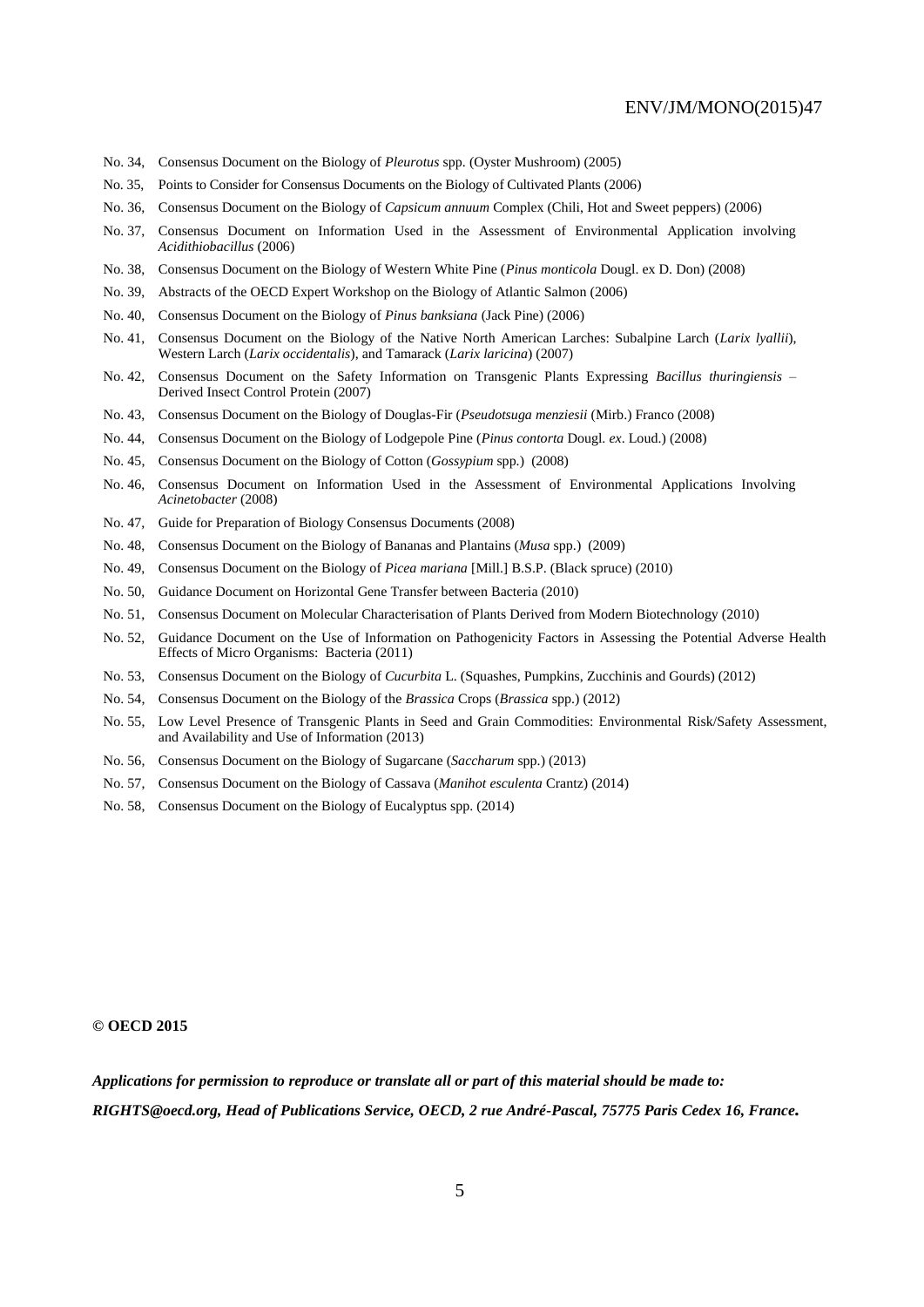#### **ABOUT THE OECD**

The Organisation for Economic Co-operation and Development (OECD) is an intergovernmental organisation in which representatives of 34 industrialised countries in North and South America, Europe and the Asia and Pacific region, as well as the European Commission, meet to co-ordinate and harmonise policies, discuss issues of mutual concern, and work together to respond to international problems. Most of the OECD's work is carried out by more than 200 specialised committees and working groups composed of member country delegates. Observers from several countries with special status at the OECD, and from interested international organisations, attend many of the OECD's workshops and other meetings. Committees and working groups are served by the OECD Secretariat, located in Paris, France, which is organised into directorates and divisions.

The Environment, Health and Safety Division publishes free-of-charge documents in eleven different series: Testing and Assessment; Good Laboratory Practice and Compliance Monitoring; Pesticides; Biocides; Risk Management; Harmonisation of Regulatory Oversight in Biotechnology; Safety of Novel Foods and Feeds; Chemical Accidents; Pollutant Release and Transfer Registers; Emission Scenario Documents; and Safety of Manufactured Nanomaterials. More information about the Environment, Health and Safety Programme and EHS publications is available on the OECD's World Wide Web site (http://www.oecd.org/ehs/ ).

**This publication is available electronically, at no charge.**

**For the complete text of this and many other Biosafety publications, consult the OECD's World Wide Web site (www.oecd.org/biotrack/)**

**or contact:**

**OECD Environment Directorate, Environment, Health and Safety Division 2 rue André-Pascal 75775 Paris Cedex 16 France**

**E-mail: ehscont@oecd.org**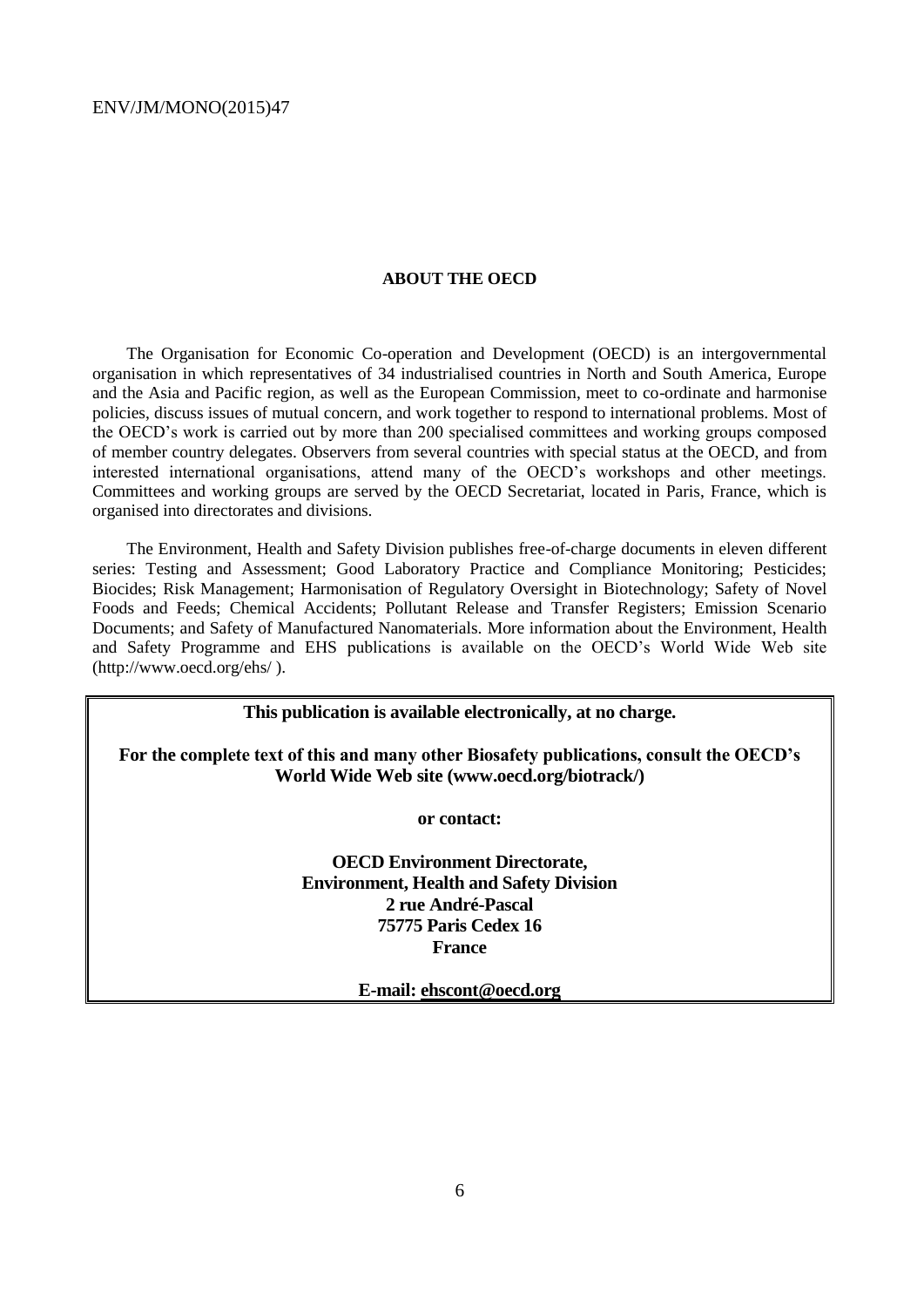#### **FOREWORD**

Consensus Documents contain information for use during the regulatory assessment of a particular product. In the area of plant biosafety, these are being published detailing the biology of certain plant species, selected traits that may be introduced into plant species, and biosafety issues arising from certain general types of modifications made to plants.

This document addresses the biology of COMMON BEAN *(Phaseolus vulgaris L.)*.

Brazil and ILSI-CERA served as the co-leads in the preparation of this document, and the draft has been revised based on the input from other member countries and stakeholders.

This document is published under the responsibility of the Joint Meeting of the Chemicals Committee and the Working Party on Chemicals, Pesticides and Biotechnology.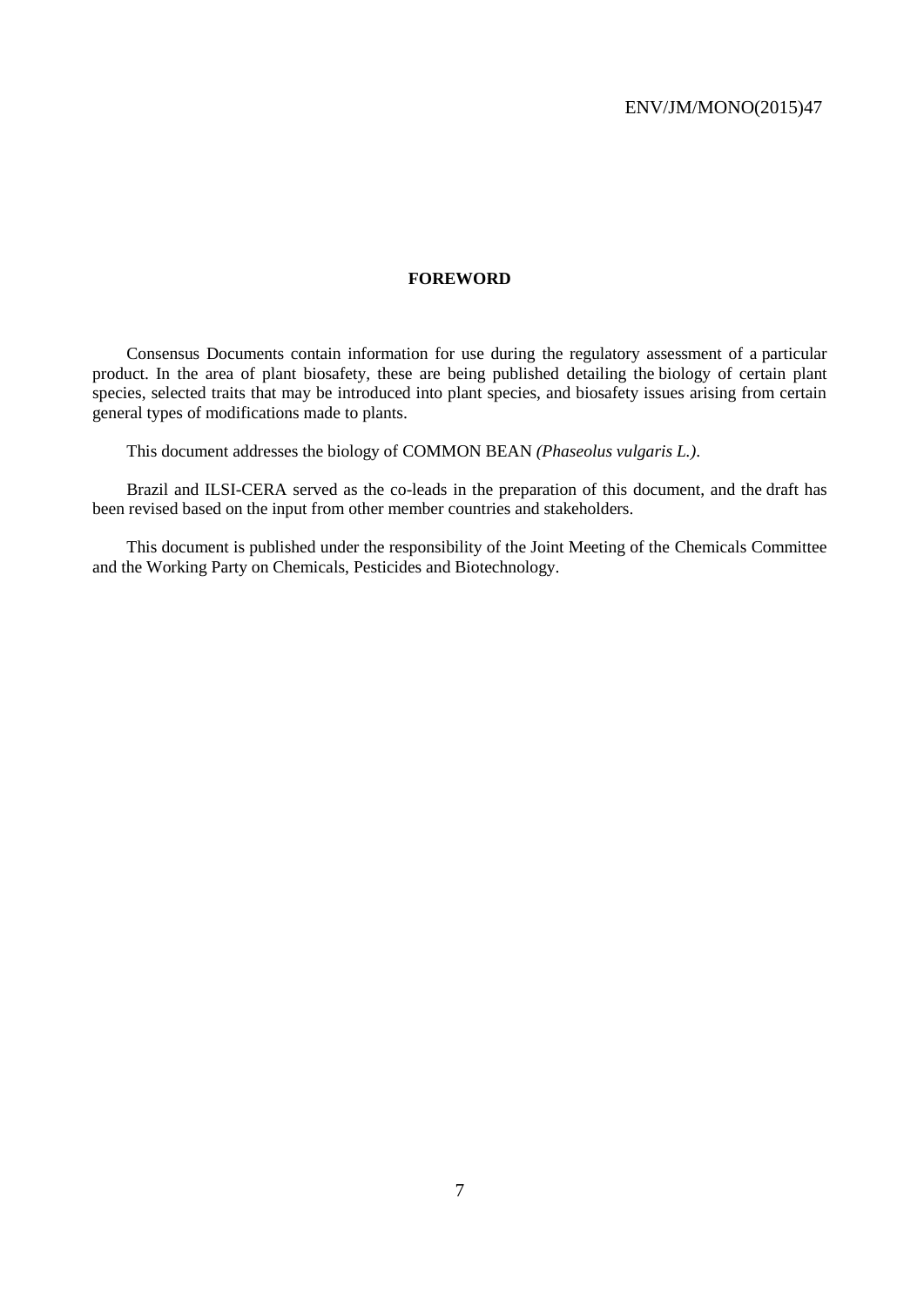## **TABLE OF CONTENTS**

| $\mathbf{I}$ .     |                                                                                                  |  |
|--------------------|--------------------------------------------------------------------------------------------------|--|
| 1.1                |                                                                                                  |  |
| 1.2                |                                                                                                  |  |
| 1.3                | Geographic distribution, ecosystems, cultivation and management practices, centres of origin and |  |
| 1.3.1              |                                                                                                  |  |
| 1.3.2              | Ecosystems where common bean occurs natively and has naturalised 14                              |  |
| 1.3.3              |                                                                                                  |  |
| 1.3.4              |                                                                                                  |  |
| II.                |                                                                                                  |  |
| 2.1                |                                                                                                  |  |
| 2.2                |                                                                                                  |  |
| 2.2.1              |                                                                                                  |  |
| 2.2.2              |                                                                                                  |  |
| 2.2.3              |                                                                                                  |  |
| 2.2.4              |                                                                                                  |  |
| 2.2.5              |                                                                                                  |  |
| Ш.                 |                                                                                                  |  |
| IV.                |                                                                                                  |  |
| V.                 |                                                                                                  |  |
| VI.                |                                                                                                  |  |
| <b>APPENDIX 1.</b> |                                                                                                  |  |
|                    |                                                                                                  |  |
|                    |                                                                                                  |  |
|                    |                                                                                                  |  |
|                    |                                                                                                  |  |
|                    |                                                                                                  |  |
| <b>APPENDIX 2.</b> |                                                                                                  |  |
|                    |                                                                                                  |  |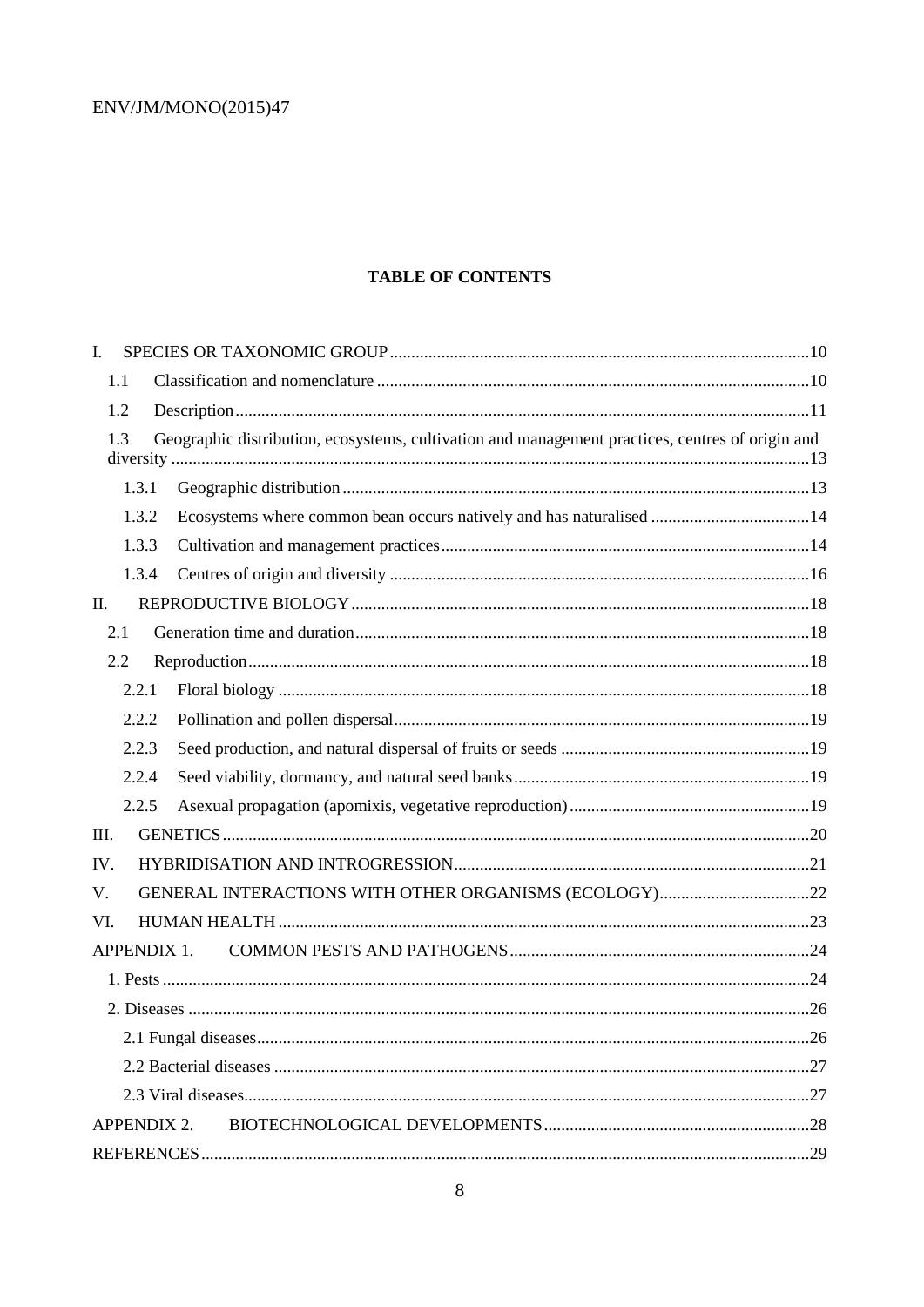# **Figures**

| Figure 1. Differences in growth habit in common bean: determinate (left); indeterminate (right) 12 |  |
|----------------------------------------------------------------------------------------------------|--|
|                                                                                                    |  |
|                                                                                                    |  |
|                                                                                                    |  |
|                                                                                                    |  |
|                                                                                                    |  |

# **Tables**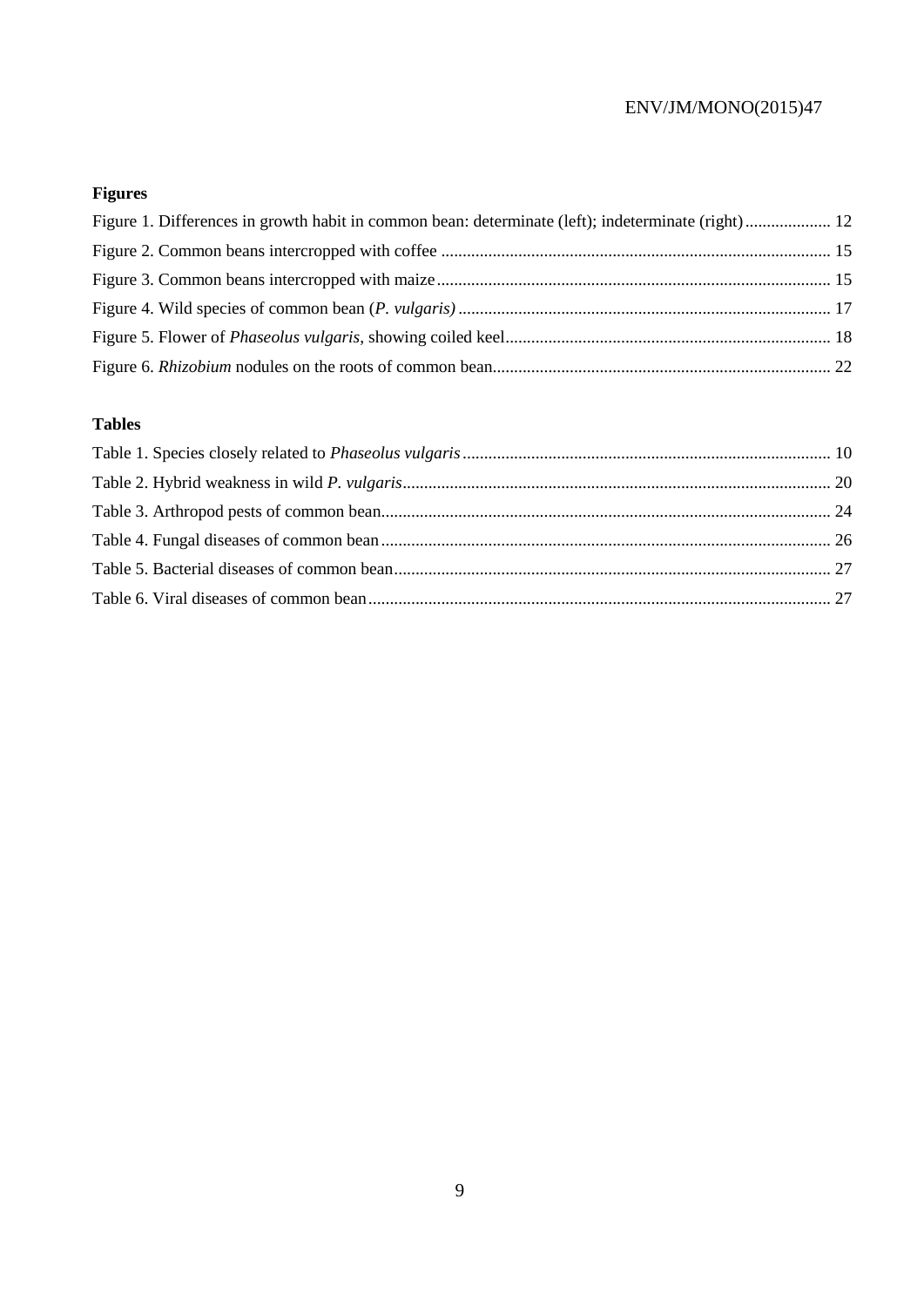#### **I. SPECIES OR TAXONOMIC GROUP**

#### **1.1 Classification and nomenclature**

1. The scientific name of common bean is *Phaseolus vulgaris* L. (ITIS, 2014). Common bean is a member of the legume family, and its taxonomic hierarchy is

Order Fabales

Family Fabaceae

Genus *Phaseolus* L.

Species *Phaseolus vulgaris* L.

2. Common synonyms are French bean, haricot bean, salad bean, snap bean, string bean, frijoles (Spanish), feijão and feijoeiro (Portuguese for the seed and the plant, respectively), and mharagwe (Swahili) (Purseglove, 1968; Wortmann, 2006; Gepts and Debouck, 1991).

3. The genus *Phaseolus* is large, including approximately 80 cultivated and wild species, but *P. vulgaris* is the most widely cultivated species (Purseglove, 1968; Freytag and Debouck, 2002; Bailey, 1975; Porch et al., 2013). The most closely related species to *P. vulgaris* are *P. albescens*, *P. coccineus*, *P costaricensis*, *P. dumosus*, *P. parvifolius*, and *P. persistentus* (Table 1.) (Chacón et al., 2007; Broughton et al., 2003; Bellucci et al., 2014; Delgado-Salinas et al, 2006). In addition to *P. vulgaris*, four other *Phaseolus* species are cultivated: *P. dumosus* (year bean), *P. coccineus* (scarlet runner), *P. acutifolius* (tepary bean), and *P. lunatus* (lima bean) (Bellucci et al., 2014; Lioi and Piergiovanni, 2013).

| <b>Species</b>   | <b>Geographic Location</b>                                                               |
|------------------|------------------------------------------------------------------------------------------|
| P. acutifolius   | Mexico, southwestern United States                                                       |
| P. albescens     | Western Mexico                                                                           |
| P. coccineus     | Mexico, Guatemala, Honduras                                                              |
| P. costaricensis | Eastern Costa Rica, western Panama                                                       |
| P. dumosus       | Western Guatemala, Mexico                                                                |
| P. parvifolius   | Southwestern United States,<br>Guatemala, Pacific coast of Mexico<br>and Central America |
| P. persistentus  | Guatemala                                                                                |

| Table 1. Species closely related to Phaseolus vulgaris |  |  |  |  |  |  |  |
|--------------------------------------------------------|--|--|--|--|--|--|--|
|--------------------------------------------------------|--|--|--|--|--|--|--|

*Sources:* Porch et al. (2013); Bellucci et al. (2014)

4. *P. vulgaris* belongs to the Fabaceae family, which comprises species displaying a wide variety of forms: trees, shrubs, and herbs, including many with a climbing growth habit. Most species bear fivepetaled flowers with a distinctive papilionaceous or butterfly-like shape. The flowers have a single large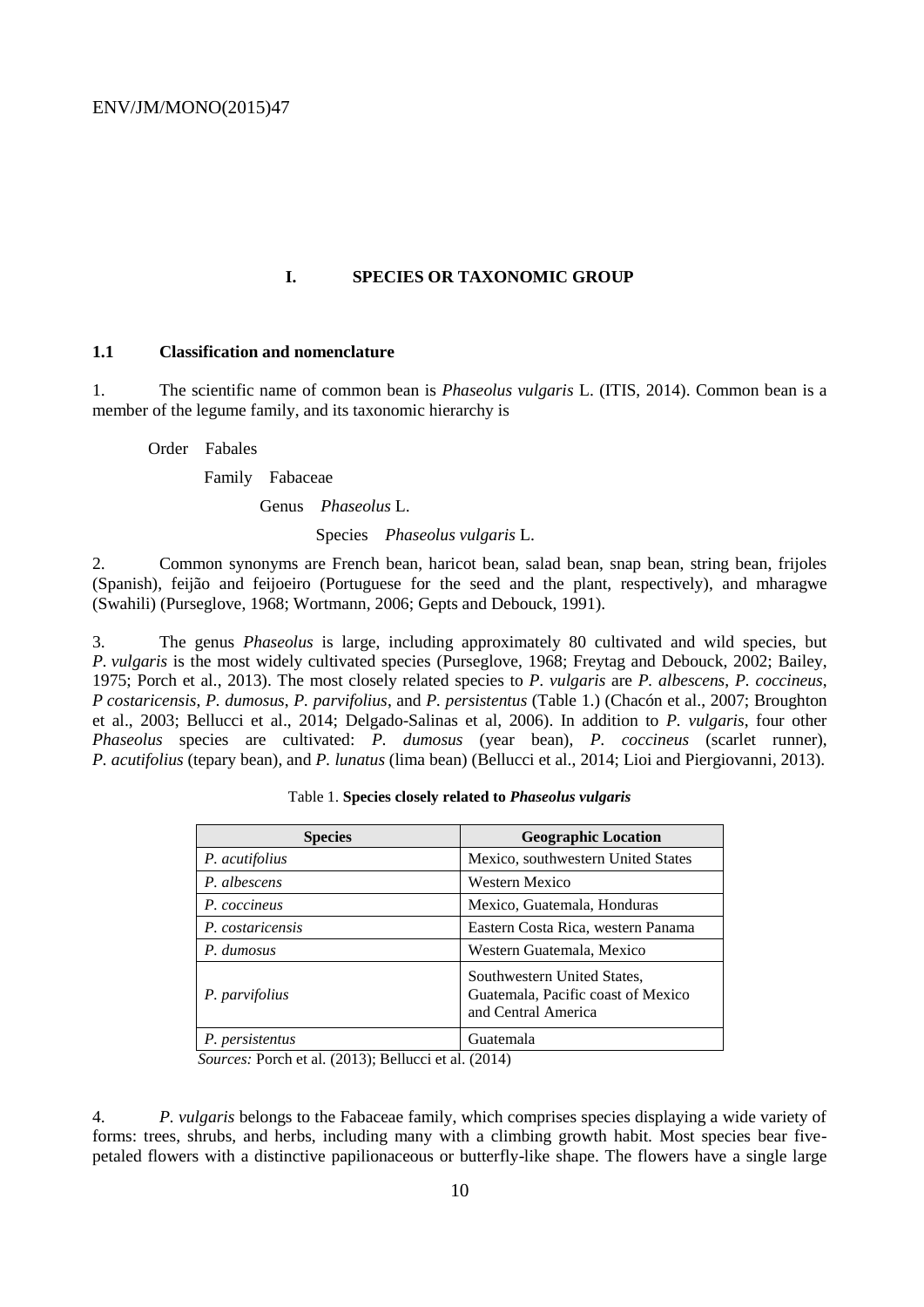upright petal, flanked by two horizontal "wing" petals, and subtended by two petals at the bottom of the flower, partially or completely joined to form a boat-like "keel." Flowers typically have ten stamens, nine of which may form a tube surrounding the ovary and one that is separate from the others and positioned above the ovary, although there are variant stamen configurations in some species. The fruit of Fabaceae species is the legume–a single-carpelled pod of various shapes and sizes, bearing from one to many seeds. In many species the pod splits, either along one or both edges, known as the placental and central sutures, to release the seeds (Wortmann, 2006).

5. *P. vulgaris* shares many of the features characterising the family, but two features distinguish the entire *Phaseolus* genus from the rest of the family: the keel of the flower terminates in a coil, having from 1 to 2 turns (Bailey, 1975; Purseglove, 1968; Gentry, 1969), and uncinate hairs are present on both vegetative and reproductive structures of the plant (Freytag and Debouck, 2002).

6. The wild ancestor of *P. vulgaris* has been referred to as the same species (Gentry, 1969), as a variety of domesticated common bean, *P. vulgaris* var. *mexicanus* (Delgado-Salinas et al., 1988), as a separate species, *P. arborigineus* (Brücher 1988), and as a subspecies, *P. vulgaris* subsp. *arborigineus* (Gentry, 1969).

## **1.2 Description**

7. Common bean is the most commonly consumed legume worldwide, and it is the most important legume produced for direct human consumption, with a commercial value exceeding that of all other legume crops combined (Broughton et al., 2003; Porch et al., 2013; Graham and Vance, 2003). Although low in methionine and cysteine, the dried seeds, or "pulses" of *P. vulgaris* are an important source of dietary protein for millions of people throughout the tropics, supplementing those amino acids lacking in diets based on maize, rice, or other cereals (Broughton et al., 2003; Wortmann, 2006). Beans are an especially valuable source of the amino acids lysine and tryptophan, the minerals iron, copper, and zinc, and beneficial phytochemicals, antioxidants, and flavonoids (FAO, 1999).

8. Dry beans are typically processed before consumption, usually by cooking in water, but some beans are consumed after roasting or after milling into flour (Tohme et al., 1995; Siddiq and Uebersax, 2012; FAO, 1999). Immature seed pods, called snap beans, are consumed as vegetables in some regions, and straw from the plants is used as forage (Purseglove, 1968; Broughton et al., 2003). The leaves of some specially selected varieties are consumed as a vegetable, usually when better quality food is not available (Wortmann, 2006).

9. In developing countries in Latin America and Africa, most beans are produced by small holder farmers (Broughton et al., 2003), and a significant portion of the crop is consumed on-farm, so it is difficult to accurately estimate global production. The widespread practice of producing beans through intercropping also leads to an overestimation of the total area planted and an underestimation of global yields (Akibode and Maredia, 2011). The FAO reported that total dry bean production in 2013 was over 23 million tonnes (FAO, 2014), although this number includes other bean species as well, and possibly other minor food legumes.

10. Due to extensive plant breeding efforts, *P. vulgaris* comprises numerous cultivars with a wide range of morphological and agronomic characteristics, including differences in seed size and colour as well as growth habit (Purseglove, 1968; Singh et al., 1991). One of the most commonly selected traits is determinate growth, which is associated with reduced branching, shorter and fewer internodes, reduced twining, insensitivity to day length, and most important, an increased allocation of biomass to reproductive growth (Kwak et al., 2012; Singh and Schwartz, 2010). Specific agronomic circumstances also favour the use of varieties with a determinate growth habit: they are better adapted to shorter growing seasons,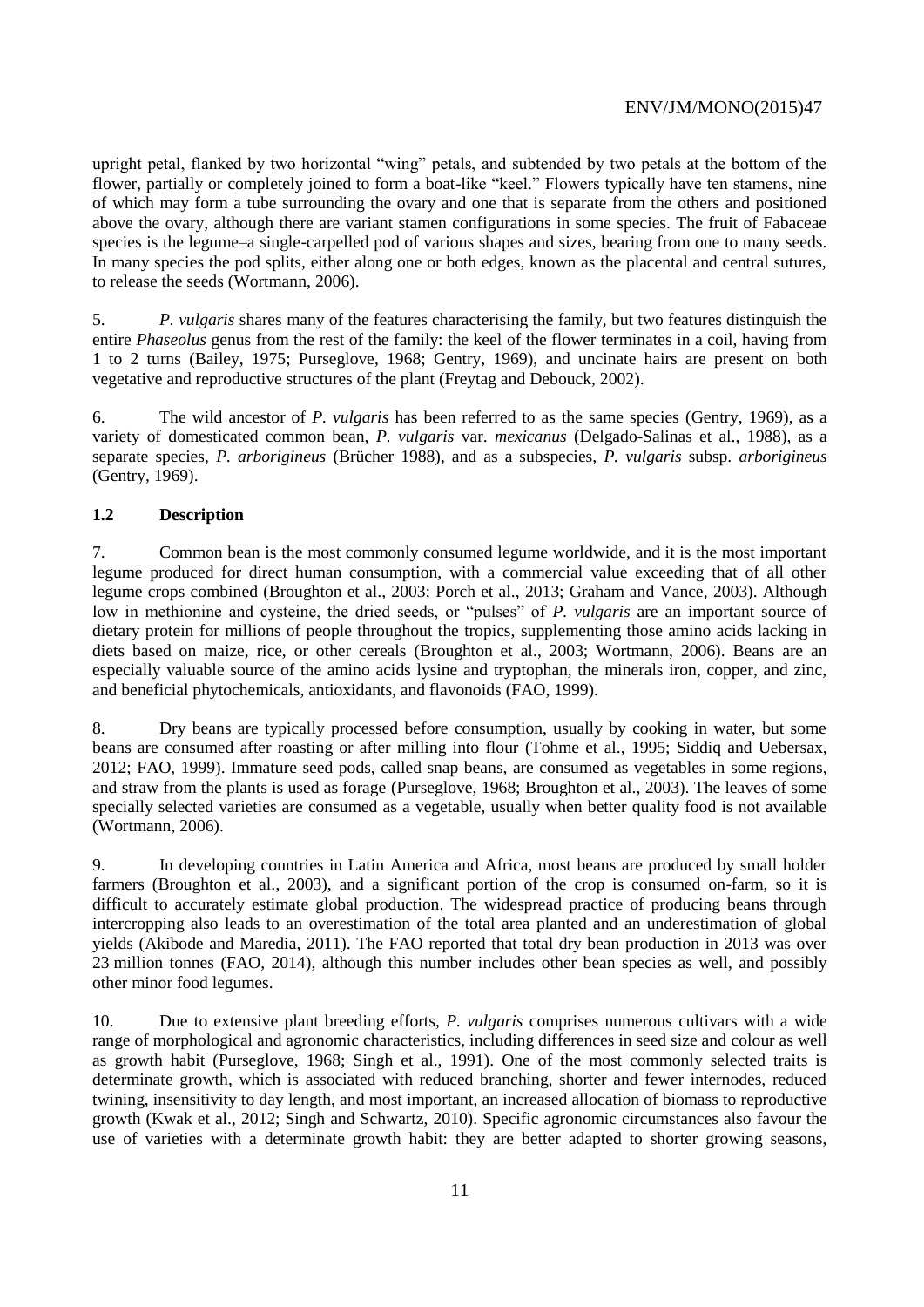because they mature earlier; they produce pods over a shorter, more consistent period of time, which simplifies the harvest of green beans; and determinate varieties are more amenable to mechanised cultivation and harvest (Kwak et al., 2012). Determinate and indeterminate growth habits are shown in Figure 1.



#### Figure 1. **Differences in growth habit in common bean: determinate (left); indeterminate (right)**

*Source:* courtesy of D.G. Debouck, CIAT

Note: The arrows mark trifoliolate leaves, replaced by primary bracts in the determinate variety. The main stem is thus replaced by a terminal inflorescence in the determinate variety, while the main stem continues to produce axillary racemes in the indeterminate variety.

11. There are also twining or climbing cultivars of *P. vulgaris* with indeterminate growth habit as well as many cultivars with a partially erect and partially trailing intermediate growth habit (Purseglove, 1968; Singh et al., 1991), although they are less frequently grown than the determinate cultivars. Prostrate to semi-climbing indeterminate varieties are favoured in cool, highland areas, with short daylength (Singh and Schwartz 2010). Typically, the length of the main stem of the plant is positively correlated with the number of nodes per stem and the number of seed pods produced (García et al., 1997).

12. Other traits selected as a result of the domestication of *P. vulgaris* are increased pod size and fleshiness, reduced pod dehiscence, larger seeds, and increased permeability of the seeds to water (Gentry, 1969; García et al., 1997; Singh st al, 1991).

13. Cultivated *P. vulgaris* has a taproot-based root system with lateral roots typically located within the top 15 cm of soil. The roots are colonised by *Rhizobium* bacteria, resulting in irregular root nodules (Purseglove, 1968).

14. The stems are typically hairy, with the length and density of the hairs dependent on the cultivar. However, short, hooked hairs (uncinate hairs) are always present on the younger portions of the stems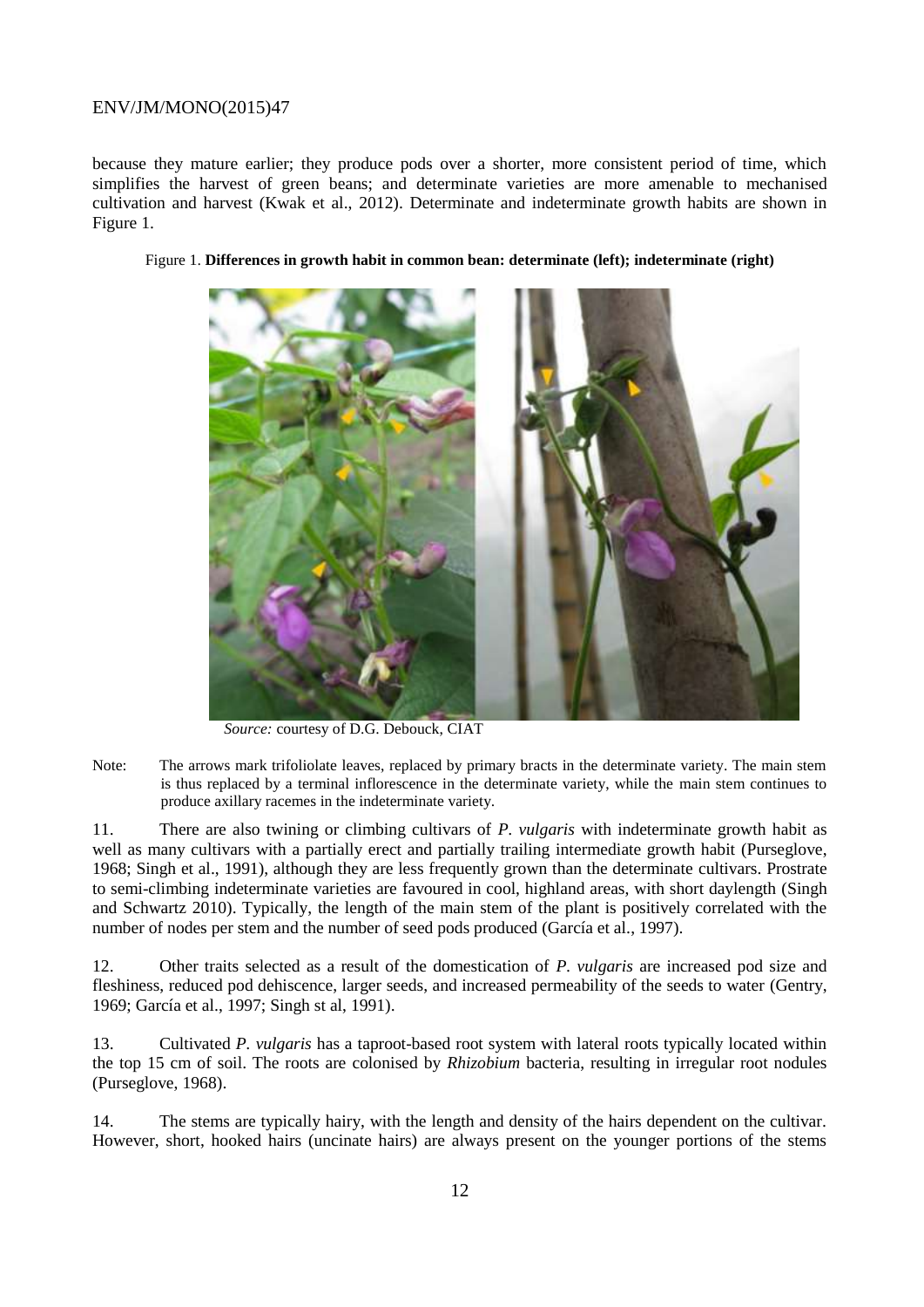(Debouck and Hidalgo, 1986; Singh et al., 1991; Lackey, 1981; Freytag and Debouck, 2002). The hairs have a role in both disease and insect resistance. There is evidence that the hairs interrupt the production of fungal spores, thereby reducing secondary inoculum (e.g., bean rust, *Uromyces appendiculatus*) and can physically wound insects (such as leafhoppers, *Empoasca fabae*), resulting in reduced predation (Mmbaga and Steadman, 1992; Pillemer and Tingey, 1978). When the climate is sufficiently warm to allow a semiperennial growth habit, the stems of wild *P. vulgaris* can grow to a diameter of 1.5 cm and may develop a corky outer layer (Gentry, 1969).

15. The leaves are trifoliolate and alternate on the stems. The leaflets are entire and somewhat hairy, 8–15 cm x 5–10 cm, with small stipules (Purseglove, 1968; Wortmann, 2006). Leaflet shape differs among the cultivars, but leaflets generally have broad bases and pointed tips (Singh et al., 1991).

16. Flowers are borne on axillary or terminal racemes, in colours of white, pink or violet, depending on the cultivar. The bisexual flowers are keeled, and the keel terminates in a coil, with  $1-2$  turns (Purseglove, 1968; Bailey, 1975; Wortmann, 2006).

17. The seed pods are narrow, 8–20 cm x 1–2 cm, with up to 12 seeds per pod, but most varieties have 4–6 seeds. Seeds are produced in a wide variety of colours, depending on the cultivar (Purseglove, 1968; Wortmann, 2006), and the seeds vary considerably in size, with a range of 150–900 g per 1 000 seeds (Brink and Belay, 2006; Wortmann, 2006).

18. Wild *P. vulgaris* differs from the cultivated types in several characteristics. The plants are typically indeterminate climbers with shorter main stems than the cultivated varieties. Main stem branches are more numerous, but with fewer nodes (Brücher, 1988; García et al., 1997; Delgado-Salinas et al., 1988; Gentry, 1969). A twining growth habit helps the plant to better compete for sunlight with forest vegetation than a shrubby determinate habit (Kwak et al., 2012; Gentry, 1969). Flowers, seed pods, and seeds of the wild species are more numerous; pods and seeds are smaller; and the pods have a dehiscence slit near the pedicel and are explosively dehiscent (Brücher, 1988; García et al., 1997; Delgado-Salinas et al., 1988). The wild species has a much longer flowering period than cultivated varieties, and flowers can be produced up to the first killing frost (Brücher, 1988).

19. Physiological differences have also been identified between the cultivated and wild species. For example, nitrogen use efficiency and carbon dioxide exchange rates were found to be higher in wild populations when compared to cultivated landraces (Porch et al., 2013).

#### **1.3 Geographic distribution, ecosystems, cultivation and management practices, centres of origin and diversity**

#### *1.3.1 Geographic distribution*

20. Wild common bean populations were first documented in Guatemala in 1947 (McBryde, 1947), and they occur from northern Mexico to northern Argentina. However, the distribution is not continuous through that region, due to climatic variations unfavourable to the species, that is, regions with excessive rainfall or elevations below 700 metres or above 3 000 metres (Chacón et al., 2007; Chacón et al., 2005; Broughton et al., 2003). Habitat destruction throughout the species' range has accelerated the interest in identifying and preserving ancestral varieties (Debouck et al., 1993).

21. Wild common bean occurs from northern Mexico (Acosta-Diaz et al. 2015) to northwestern Argentina and distinct differences in both morphological characteristics and molecular markers have been identified in the northernmost and southernmost populations (Singh et al., 1991; Freyre et al., 1996). The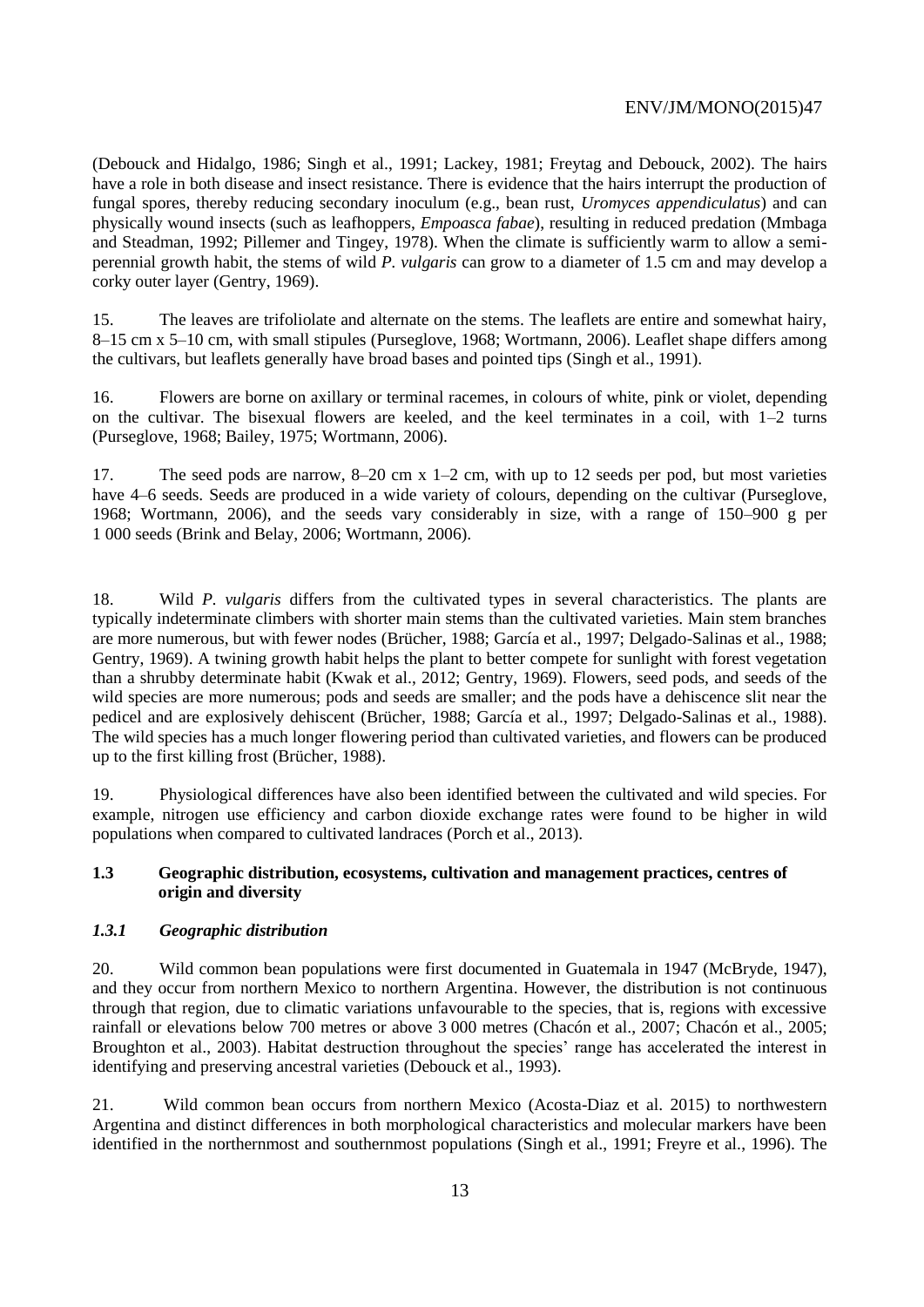climate where common bean originated is sub-tropical to temperate, with defined wet and dry seasons, and bean prefers regions with moderate rainfall, rather than dry regions or areas with excessive rain (Beebe et al., 2014). Bean plants cannot tolerate frost, or elevations above 3 000 metres, but they can grow as annuals in temperate climates and as annuals or short-lived perennials in tropical climates (Purseglove, 1968; Gentry, 1969). Excessive temperatures cause flowers to abscise, and low temperatures delay pod production and can result in empty pods (Liebenberg, 2009). Common bean prefers well drained, sandy clay or sandy loam soils, with balanced fertility and moderate acidity pH 5.8–6.5 (Liebenberg, 2009).

## *1.3.2 Ecosystems where common bean occurs natively and has naturalised*

22. Having evolved in areas where taller vegetation limits the sunlight that reaches the forest floor, wild bean grows as a vigorous vine that enables it to effectively compete for sunlight (Beebe et al., 2014), a characteristic that enables wild bean to exploit disturbed sites, using other pioneer species as climbing support (Brücher, 1988; Delgado-Salinas et al., 1988).

23. Cultivated varieties of bean do not tend to persist as feral populations in regions outside the species' native range. Genetic analyses of individual bean plants selected from feral populations and cultivated varieties indicate that the cultivated varieties have been derived from feral populations, rather than the other way around (Porch et al., 2013; Beebe et al., 1997; Toro Ch. and Ocampo, 2004).

# *1.3.3 Cultivation and management practices*

24. *P. vulgaris* is planted in pure stands of single landraces, as mixed plantings of several landraces, and intercropped with maize, sweet potatos, cotton, coffee and other crops. It is common for farmers to freely exchange their landraces (Zizumbo-Villarreal et al., 2005; Wortmann, 2006). Typically beans planted for vegetable use are planted in monoculture (Singh and Schwartz, 2010; Wortmann, 2006). Because bean varieties consumed as a vegetable produce pods in as little as two months, rotations with other crops is a common practice (Purseglove, 1968; Broughton et al., 2003).

25. Whether a farmer plants one or two bean crops per year is determined largely by rainfall patterns. In tropical regions having a bimodal pattern, two plantings per year are possible, but in more temperate climates with a single rainy season, only one crop is planted (Beebe et al., 2014).

26. Seed is either sown in rows or broadcast, with seeding rates of 150 000 to 400 000 seeds per hectare. When intercropped, beans are sown at a lower rate (Wortmann, 2006). Examples of intercropping with coffee and maize are shown in Figures 2 and 3. Bush-type varieties are typically planted at higher densities (30–90 cm x 15–30 cm) than pole-type varieties (hills 30–120 cm apart, 3–6 plants per hill). Even within the type, planting densities vary widely, depending on local practice and degree of mechanisation (Purseglove, 1968; Liebenberg, 2009; Wortmann, 2006); however, increasing the planting density generally increases yields (Russo and Perkins-Veazie, 1992).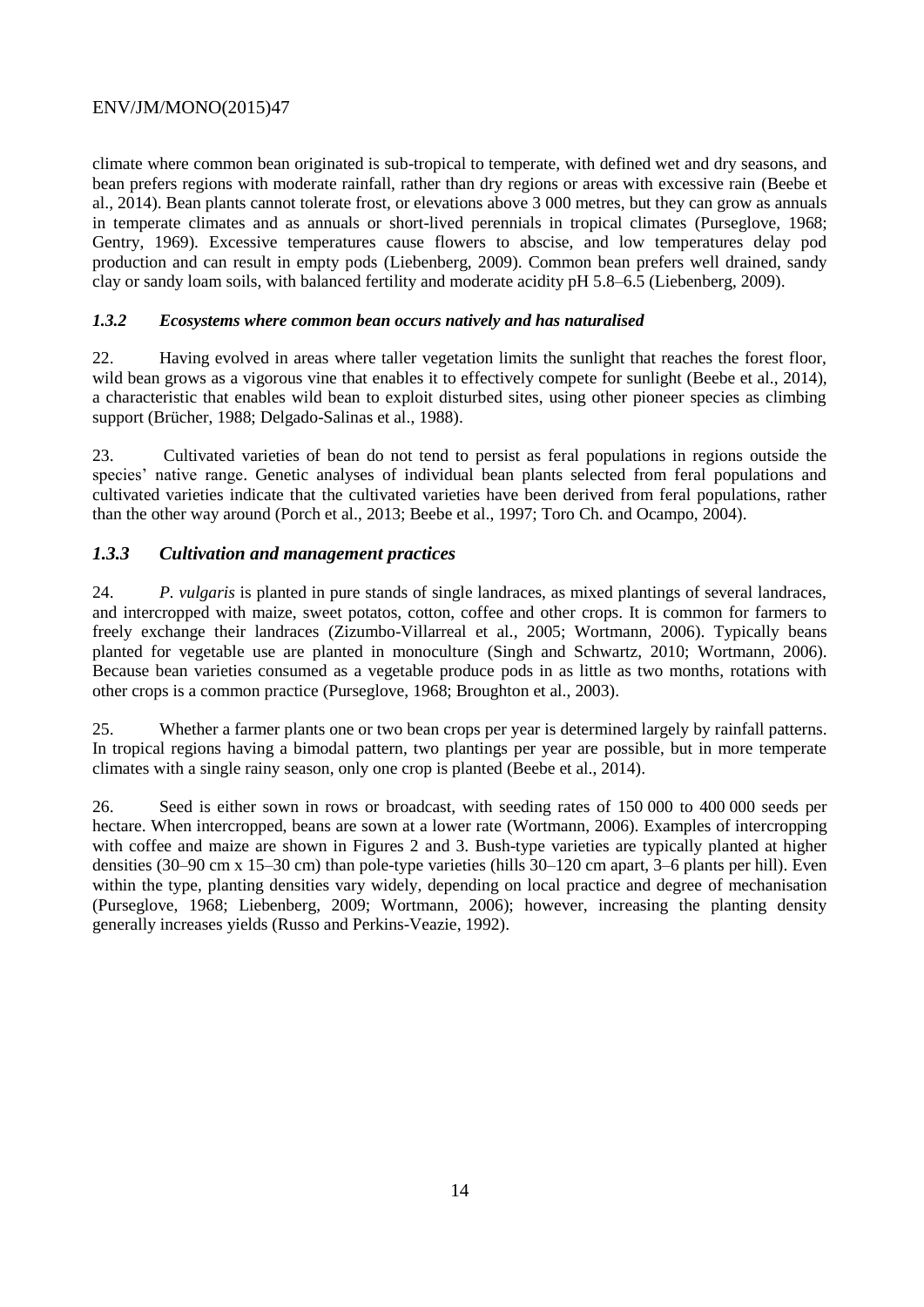Figure 2. **Common beans intercropped with coffee** Figure 3. **Common beans intercropped with maize**

*Source:* Embrapa *Source:* Embrapa

27. In developed countries, where mechanised cultivation is practiced, row planting is common, using inter-row distances of 75–90 cm, depending on the variety (Liebenberg, 2009). Greater degrees of mechanisation require varieties with more uniform growth habit and maturation time (FAO, 1999). More widely spaced rows facilitate cultivation, while planting more closely spaced rows results in larger plants, more numerous pods, and higher yields, depending on the environmental conditions (Goulden, 1975). However, close spacing can increase disease incidence (Sandoval-Avila et al., 1994).

28. Beans are typically planted on level land, but sowing on hills or ridges may be practiced in areas with heavy soils or where the water table is high (Wortmann, 2006). Soil preparation in developed countries includes cultivation and the application of any needed fertiliser (Purseglove, 1968). Due to the variable effectiveness of nitrogen fixation by common bean, nitrogen content of the soil is typically supplemented in commercial production (Liebenberg, 2009). Phosphorus and potassium deficiencies severe enough to cause yield losses are not common in developed countries (Liebenberg, 2009).

29. Seed germination needs a minimum soil temperature of  $12^{\circ}$ C, with an optimum of  $22-30^{\circ}$ C. Depending on the variety, flowering begins 4–6 weeks after sowing (Wortmann, 2006). High night temperatures during anthesis can cause flowers to abort and reduce seed set (Russo and Perkins-Veazie, 1992). Determinate bean varieties face greater competition from weeds, because weeds may overgrow the crop, so weed control, especially in the early establishment of the crop, is important (Liebenberg, 2009; Wortmann, 2006).

30. Harvest times depend on the use of the crop. For snap beans consumed as a vegetable, harvest begins 2–4 weeks after flowering (7–8 weeks after sowing). For dry beans, harvest occurs when the pods have turned yellow, and the seeds have matured (Purseglove, 1968; Wortmann, 2006). Seed filling takes from 3–7 weeks. Although seed maturity occurs when the moisture content is approximately 50%, harvesting does not typically occur until the seeds dry down to 15–16%. Significant losses can occur postharvest if plants are left to dry excessively before moving them to the threshing area, because seed pods may open spontaneously and drop seeds on the ground (FAO, 1999). Additionally, allowing seeds to lose additional moisture prior to harvest increases the risk of split seeds, which is a problem in commercial production (Liebenberg, 2009).

31. Physiological and biochemical ripening continues even after harvest, and some of these processes can impair the quality of the harvest. The beans develop a brown discolouration and off-flavours as well as textural defects that appear after cooking—a condition called "bin burn." The potential for bin burn and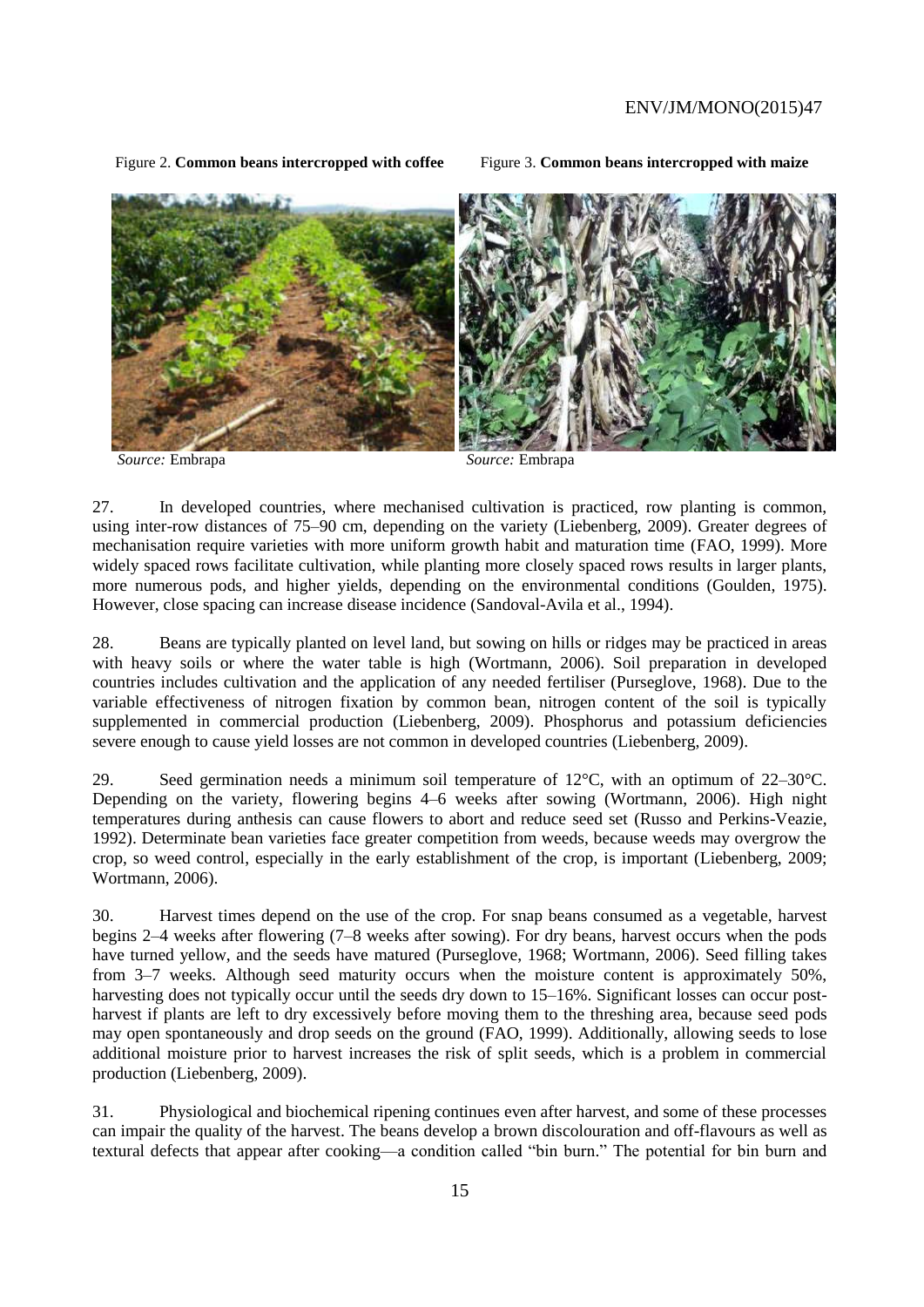cooking defects is both genetically and environmentally determined, but allowing the beans to dry to 11-12% moisture content and storing seed under cool conditions generally helps preserve seed quality (FAO, 1999).

32. Plants may be hand harvested and threshed in the case of small holder farms, or in the case of commercial production, the harvest and threshing processes may be mechanised (Liebenberg, 2009). In some regions, seeds are sorted by variety, while in other areas, seeds of various varieties with similar cooking requirements are commingled and consumed as a mixture (Wortmann, 2006; FAO, 1999).

33. Inputs also vary depending on the region. Beans are produced successfully without irrigation in regions receiving from 25 cm to over 40 cm of rainfall during the growing season (Wortmann, 2006). Commercial production in developed countries and in arid subtropical regions may use irrigation to supplement natural rainfall (Purseglove, 1968). In developing countries, beans may be grown with no mineral fertilisers or manure, while in developed countries mineral fertilisers are used routinely.

34. In developing countries, significant yield losses from disease, insect pests, low soil fertility, and abiotic stresses are common (Broughton et al., 2003). Low soil phosphorus is a major constraint to common bean production, especially when grown by resource-poor farmers in tropical and subtropical regions, where acidic soils tend to be phosphorus deficient (Beebe et al., 2014; Beebe et al., 2006; Graham and Vance, 2003; Porch et al., 2013). In addition, many farmers in developing countries treat beans as a low-input crop, choosing to allocate scarce resources to other crops, such as cereals (Akibode and Maredia, 2011). Because of these limitations, bean yields in developed countries are typically several times that of yields in developing countries (Porch et al., 2013).

35. Improvements in heat and drought tolerance have the potential to significantly increase bean yields in a majority of regions where beans are grown (Porch et al., 2013). However, breeding efforts to create bean varieties able to cope with abiotic and biotic stresses are hampered by a lack of available genes for stress resistance. Identifying new varieties is made even more difficult by the need for breeders to meet consumer requirements for what are often very specific bean size, taste, colour, and quality characteristics (Singh and Schwartz, 2010). The tepary bean, *P. acutifolius*, is thought to be a promising source of genes for increasing tolerance to abiotic stresses, such as high temperature, drought, and high salinity (Porch et al., 2013).

#### *1.3.4 Centres of origin and diversity*

36. Although 200 years ago it was believed that common bean originated in Asia, a large body of evidence indicates that *P. vulgaris* originated in the New World (Kaplan and Lynch, 1999; Gepts and Debouck, 1991). Archaeological records indicate that the species originated and was first domesticated as early as 5 000 B.C. (Purseglove, 1968; Bitocchi et al., 2013; Bitocchi et al., 2012), although there is evidence for a more recent origin in Mesoamerica (Kaplan and Lynch, 1999). Multi-locus sequence data have indicated that the domestication of common bean was initiated 8 000 years ago (Mamidi et al., 2011).

37. Polymorphisms among cultivated varieties and molecular markers, such as isozymes and variants of the seed protein phaseolin, indicate that there may have been at least two independent centres of domestication in Central and South America (Purseglove, 1968; Singh et al., 1991; Bitocchi et al., 2013; Bitocchi et al., 2012; Chacón et al., 2005; Bellucci et al., 2014; Kaplan and Lynch, 1999; Freyre et al., 1996), resulting in the Middle American and the Andean gene pools (Acosta-Gallegos et al., 2007; Brücher, 1988; Kwak and Gepts, 2009; Angioi et al., 2010). Some evidence indicates that these two gene pools had already diverged before domestication efforts began (Brücher, 1988; Delgado-Salinas et al., 1988). The South American types tend to have seeds and leaves of larger size than the Central American varieties (Wortmann, 2006).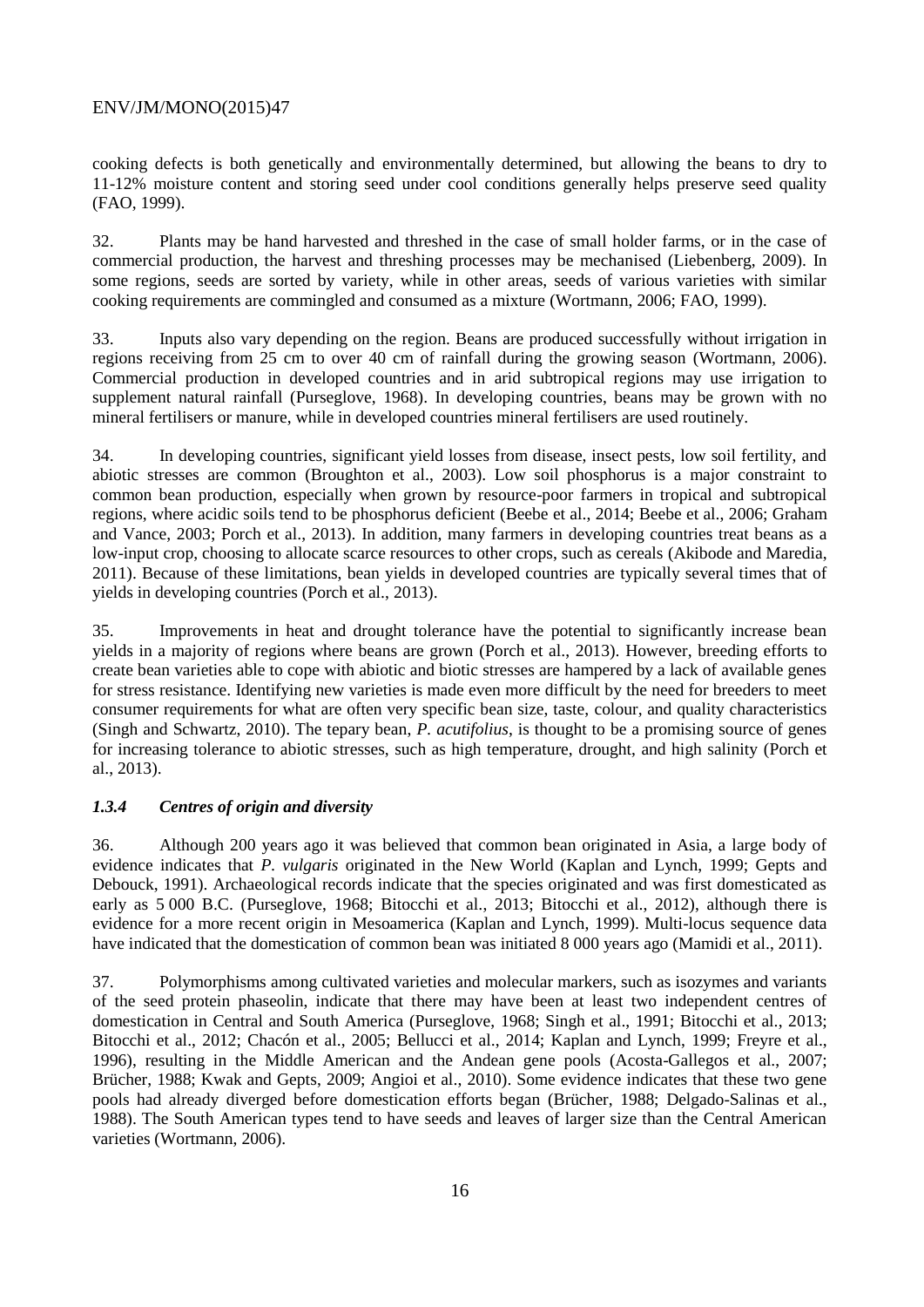38. Cultivated common bean were developed from wild common bean, and domestication has introduced several agronomically useful traits: indeterminate and bush types, increased leaf, pod, and seed size, and suppression of pod dehiscence and seed dormancy. Vast diversity of seed size, shape, and colour has also resulted from domestication (Singh et al., 1991; Broughton et al., 2003). Crop earliness has been enhanced by selecting for photoperiod insensitivity (White and Laing, 1989). Domestication of common bean has also resulted in a significant reduction in genetic diversity, compared to the species in the wild (Bitocchi et al., 2013; Chacón et al., 2005).

39. Spanish and Portuguese explorers eventually brought *P. vulgaris* (Figure 4) to Europe in the 16<sup>th</sup> century (Purseglove 1968), and Portuguese traders are believed to have then brought beans to Africa, where they spread from the highland areas of Central Africa to the rest of the continent (Wortmann, 2006).



Figure 4. **Wild species of common bean (***P. vulgaris)*

*Source:* courtesy of Dr. Ismael Hernández', INIFAP-México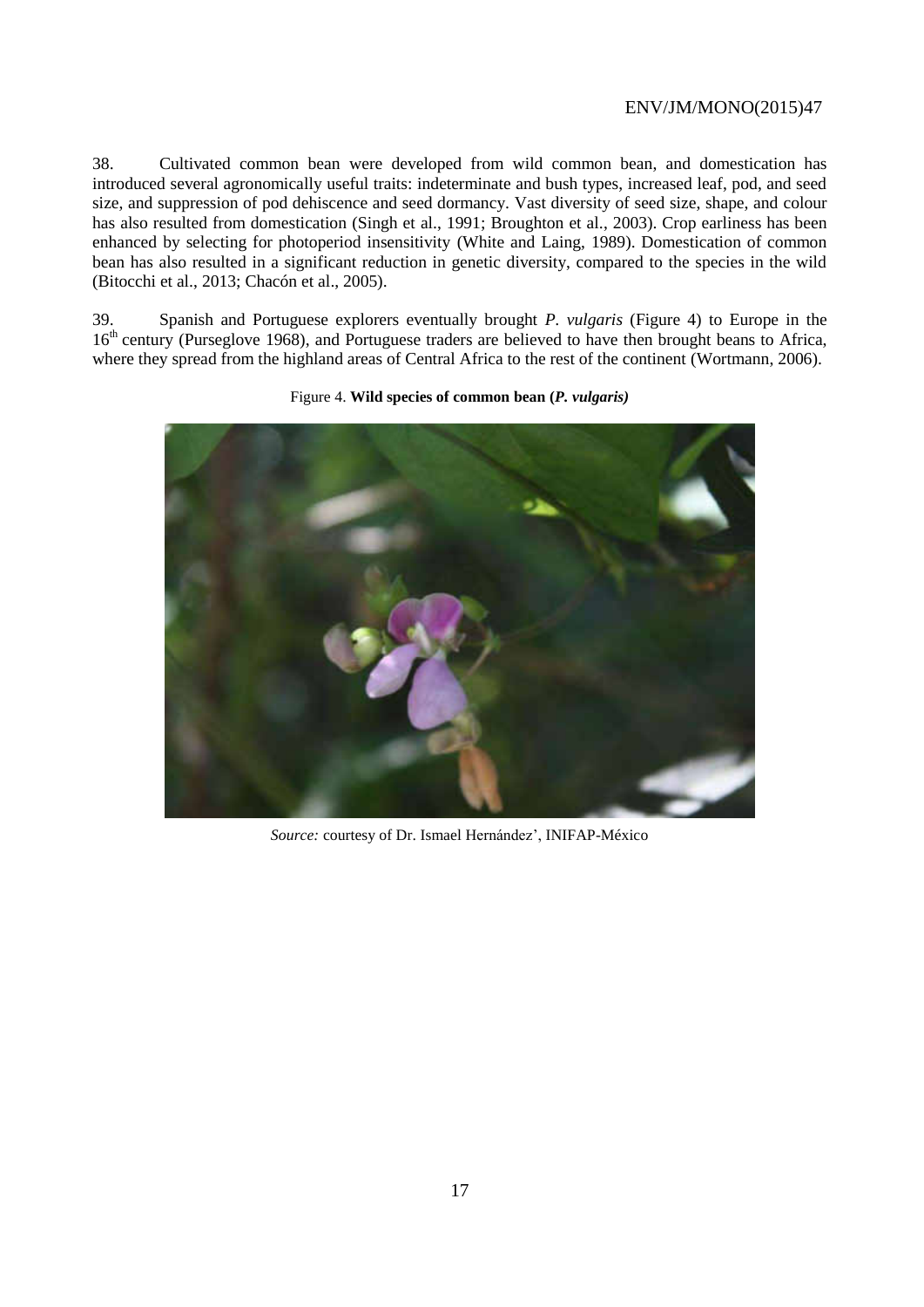## **II. REPRODUCTIVE BIOLOGY**

#### **2.1 Generation time and duration**

40. Common bean can grow as annuals in temperate climates and as annuals or short-lived perennials in tropical climates (Purseglove, 1968; Gentry, 1969). The number of days to seed maturity varies widely, from 50 to more than 250 days, and it is dependent on the cultivar, its photoperiod response, and the environmental conditions (Singh et al., 1991; Sandoval-Avila et al., 1994; White and Laing, 1989).

### **2.2 Reproduction**

#### *2.2.1 Floral biology*

41. Flowers of wild *P. vulgaris* are generally purple, pink, or white (Gentry, 1969) (Figure 5). The floral structure of *P. vulgaris* contributes to the high rate of self-pollination: anther dehiscence and stigma receptivity occur at the same time, before the flower is fully open, and the anthers and stigma are positioned near one another at the time of anther dehiscence and stigma receptivity (Webster et al., 1977).





*Source:* courtesy of D.G. Debouck, CIAT

42. Bracts on the rachis of the inflorescences are persistent (Lackey, 1981), and the size and shape of the bracteoles are distinguishing characteristics of bean cultivars (Singh et al., 1991).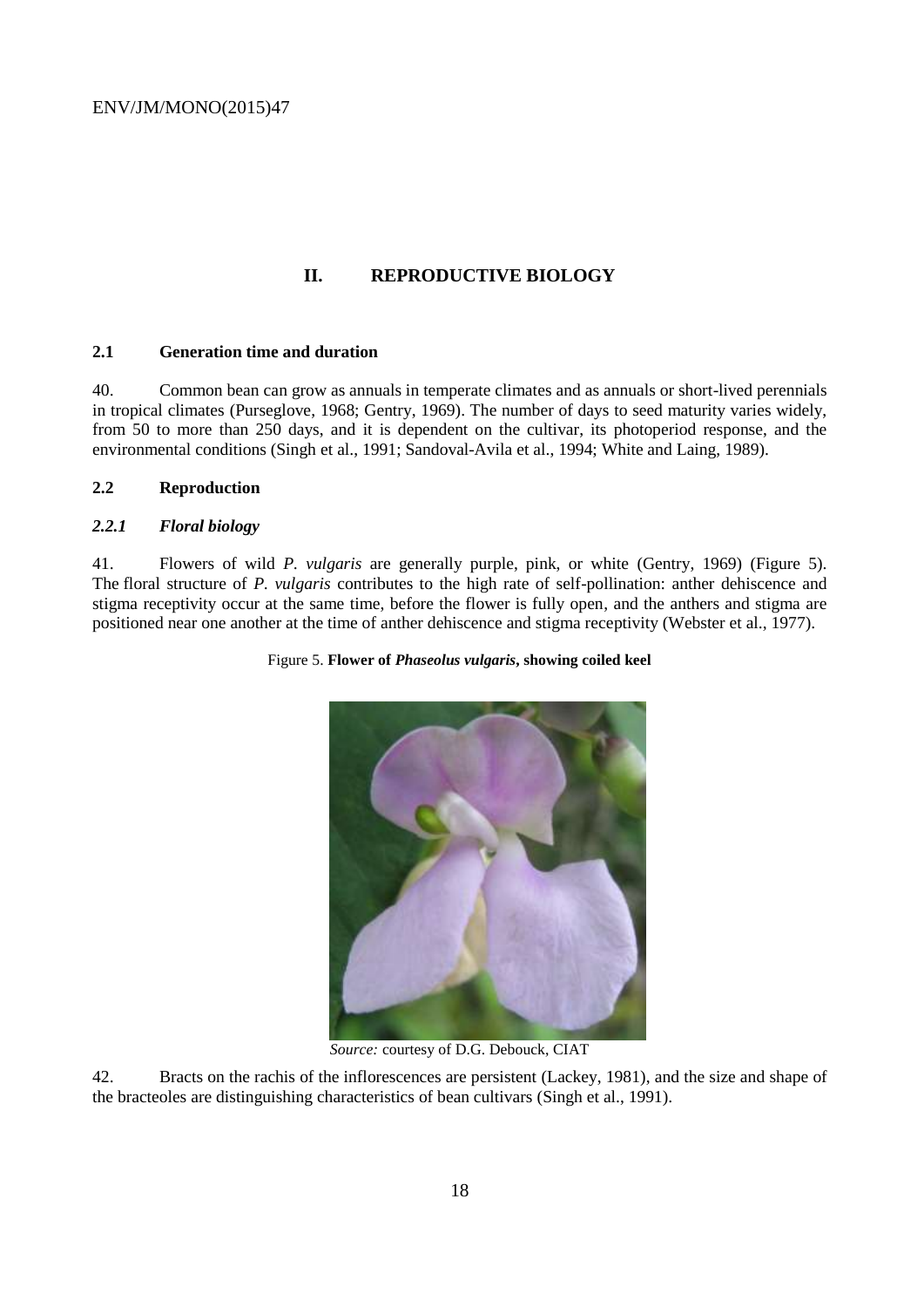## *2.2.2 Pollination and pollen dispersal*

43. The pollen grains of common bean have a diameter of approximately 30 micrometres. They are spherical to triangular and tricolporate in shape, with a reticulate exine (Ferguson, 1984). Little is known about the longevity of bean pollen (Andersson and de Vicente, 2010).

44. Common bean is regarded primarily as a self-pollinating species, due to floral morphology (Purseglove, 1968; Singh et al., 1991). However bumble bees, carpenter bees, and honeybees have been identified as potential pollen carriers between cultivated bean plants. These species, as well as other insects such as thrips, are responsible for the low frequencies of outcrossing observed between bean varieties grown in close proximity (Ferreira et al., 2006; Free, 1966; Proctor et al., 1996; Faria, 2010). Published reports indicate that the outcrossing frequency approaches zero when bean plants are separated by 3 to 10 metres (Ferreira et al., 2006; Faria et al., 2010), but outcrossing rates are dependent on both the bean genotype and the environmental conditions (Wells et al., 1988; Ibarra-Perez et al., 1997). Intervarietal cross-pollination would also depend on synchrony of flowering (Ferreira et al., 2000). Examples of standard isolation distances established for the production of certified bean seed are three metres (Canada) (Canadian Seed Growers' Association, 2013), five metres (Common Market of Eastern and Southern Africa and India) (Indian Ministry of Agriculture, 2013; COMESA, 2014), and zero metres or a distance adequate to prevent mechanical mixture (USA) (AOSCA, 2009).

## *2.2.3 Seed production, and natural dispersal of fruits or seeds*

45. The number of days for seed maturity varies widely, from 50 to more than 250 days, and is dependent both on the cultivar and the environmental conditions (Singh, 1991).

46. Seed dispersal is minimal when beans are grown as snap beans for vegetable use, because the pods are harvested before the seeds are mature. Modern bean varieties are selected for non-dehiscence of mature pods, so few seeds are dispersed via this route, and any dispersal would occur over only short distances (Gentry, 1969; Acosta-Gallegos, 2007; García et al., 1997). Birds are known to consume immature seeds while still in the developing pods, but there is little evidence that animals disperse mature seeds, probably due to their toxicity (Debouck et al., 1993).

#### *2.2.4 Seed viability, dormancy, and natural seed banks*

47. True seed dormancy in common bean is rarely encountered (Acosta-Gallegos, 2007; Westphal, 1974); however, seeds of wild bean and some cultivars have a hard seed coat that is only partially permeable to water, thereby inhibiting germination (Brücher, 1988; Freyre et al., 1996). As a result, seeds can remain ungerminated in the soil for two years (Purseglove, 1968). Breeding efforts have had success in increasing the permeability of the seed coat as a means of ensuring more uniform germination (García et al., 1997; Singh et al., 1991; Bellucci et al., 2014).

#### *2.2.5 Asexual propagation (apomixis, vegetative reproduction)*

48. Bean is propagated primarily using seeds, although it is possible to propagate bean vegetatively, using stem cuttings (Wortmann, 2006; Brink and Belay, 2006).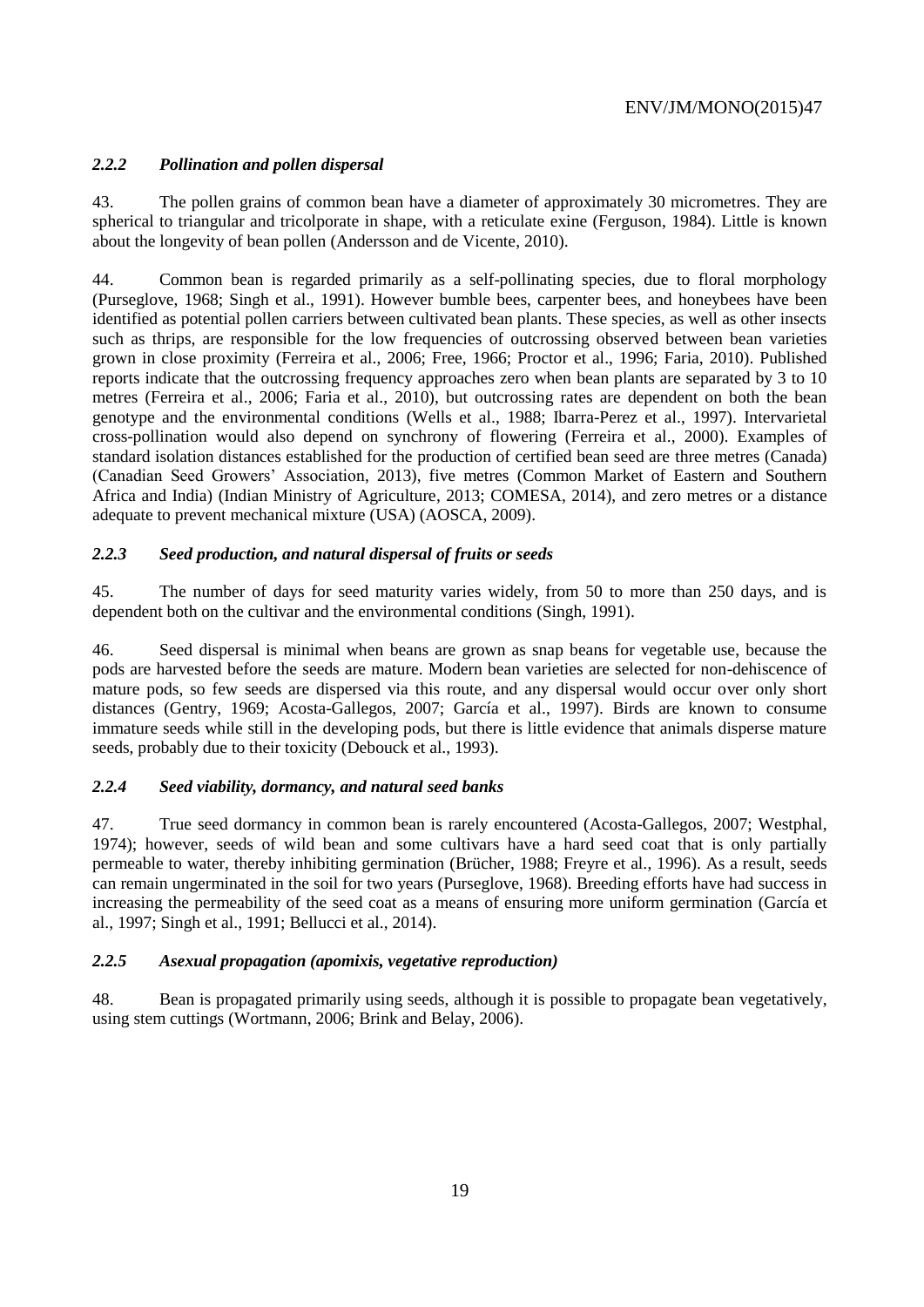$\Gamma$ 

## **III. GENETICS**

49. Both cultivated and wild forms of the species are diploid  $(2n = 22)$ , and the two forms hybridise readily (Delgado-Salinas et al., 1988; Singh et al., 1991).

50. Crosses between the Middle American and Andean gene pools are easily accomplished, although differences in flowering time can make crossing difficult (Porch et al., 2013). It has been noted that divergences between the two gene pools may make recovery of progeny more difficult than with crosses within the two pools, and occasionally crosses result in dwarfism or lethality (Acosta-Gallegos et al., 2007; Singh and Schwartz, 2010). This hybrid weakness is thought to be due to semi-dominant alleles of two "Dosage-dependent Lethal" (DI) genes. Depending on the heterozygosity of these two genes, hybrids between the two gene pools may exhibit complete lethality, lethality at high temperatures, or only sublethal symptoms (Table 2) (Koinange and Gepts, 1992).

|  |  | Table 2. Hybrid weakness in wild P. vulgaris |  |  |
|--|--|----------------------------------------------|--|--|
|--|--|----------------------------------------------|--|--|

٦

|                        | Homozygous Dl2 locus | Heterozygous Dl2 locus                    |
|------------------------|----------------------|-------------------------------------------|
| Homozygous Dl1 locus   | Lethal               | Sublethal                                 |
| Heterozygous Dl1 locus | Sublethal            | Abnormal phenotype<br>at high temperature |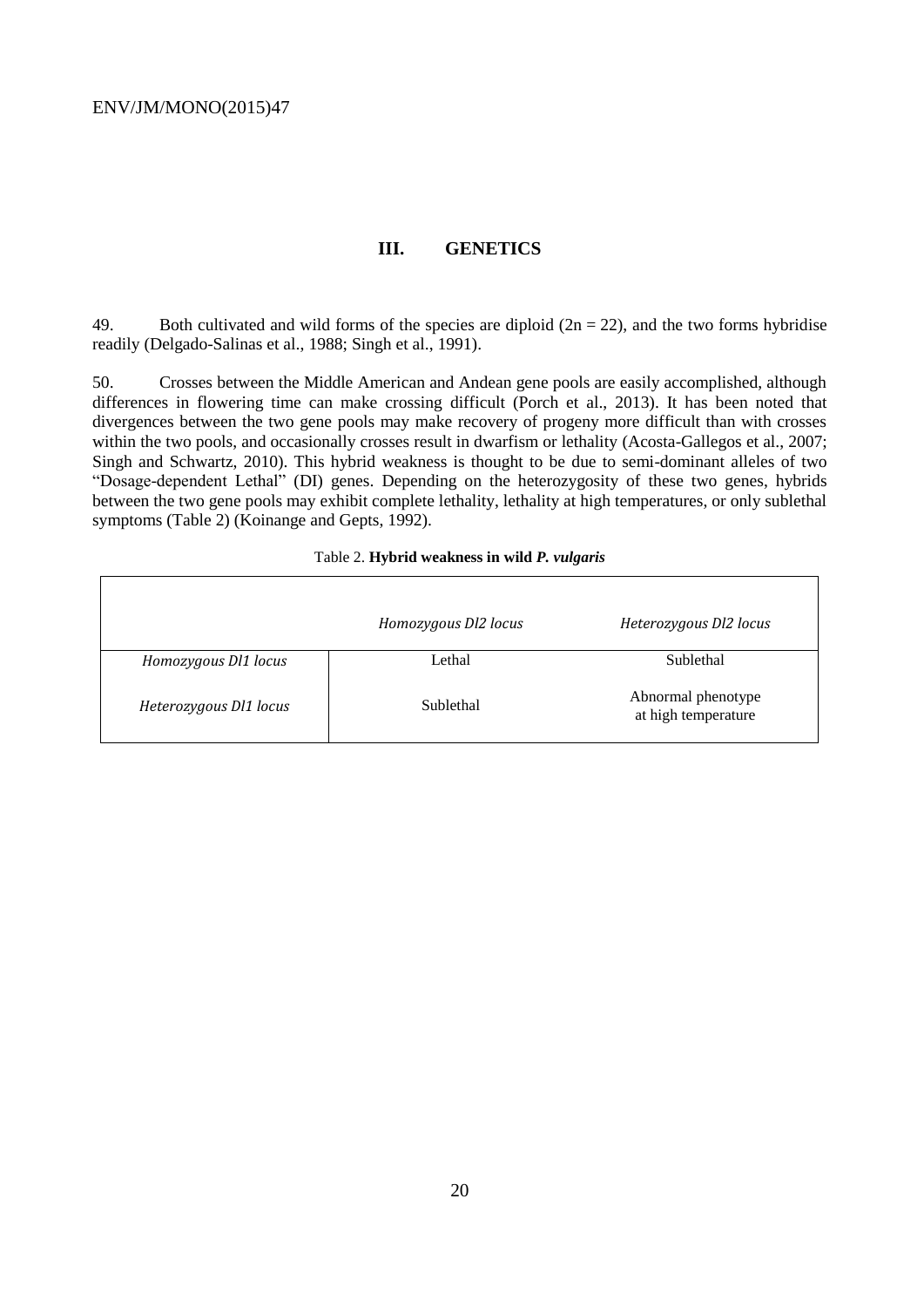#### **IV. HYBRIDISATION AND INTROGRESSION**

51. Natural crosses between common bean and other *Phaseolus* species are inhibited by a variety of incompatibility mechanisms, such as incomplete chromosome pairing, sterility of F1 hybrids, and embryo abortion (Broughton et al., 2003). Other barriers, such as photoperiod sensitivity and flowering time have also been noted as limiting opportunities for interspecific crossing without human intervention (Porch et al., 2013). However, wild-collected plants representing hybrids of *P. vulgaris* x *P. coccineus*, have been reported (Escalante et al., 1994).

52. Experimental crosses have been attempted between *P. vulgaris* and several closely related species, such as *P. coccineus*, *P. dumosus*, *P. costaricensis*, *P. acutifolius*, *P. parvifolius*, *P. filiformis* and *P. angustissimus*, to take advantage of disease and insect resistance and abiotic stress tolerance traits that these species possess (Acosta-Gallegos et al., 2007; Escalante et al., 1994; Schwartz and Singh, 2013; Beebe et al., 2014). However due to partial incompatibility, viable offspring from such crosses may require embryo rescue, and hybrids frequently exhibit dwarfism and partial or complete sterility (Broughton et al., 2003; Brücher, 1988; Acosta-Gallegos et al., 2007; Singh and Schwartz, 2010). Using *P. vulgaris* as the female parent may reduce the need for embryo rescue (Porch et al., 2013).

53. Data indicate that under the right environmental conditions, cultivated *P. vulgaris* plants can pollinate nearby wild *P. vulgaris* plants, resulting in fertile hybrids and the potential for domestication traits to introgress into wild populations (Zizumbo-Villarreal et al., 2005; Delgado-Salinas et al., 1988; Freyre et al., 1996). Conversely, when the wild plants act as the male parent, gene flow to cultivated varieties can also occur, although at much lower frequency than when the cultivated variety acts as the male parent (Papa and Gepts, 2003). These hybrids, when harvested by the farmer and replanted, increase the genetic diversity of regional landraces and are considered to have a positive impact on the cultivated species (Zizumbo-Villarreal et al., 2005; Beebe et al. 1997). However, data indicate that, in spite of the possibilities for hybridisation between feral and cultivated populations of bean, the two populations generally remain strongly differentiated (Papa and Gepts, 2003).

54. Manual crosses between cultivated bean varieties and wild *P. vulgaris* are easily made, resulting in viable, fertile F1 offspring (Brücher, 1988). There is evidence that under certain conditions, low to moderate levels of natural outcrossing with the wild species can occur (Singh, 1991; Kwak et al., 2009; Ibarra-Perez, 1997), possibly mediated by insect pollinators, such as bumblebees (Brücher, 1988; Delgado-Salinas et al., 1988). The high level of homozygosity in wild populations indicates that outcrossing is generally a rare occurrence (Kwak et al., 2009).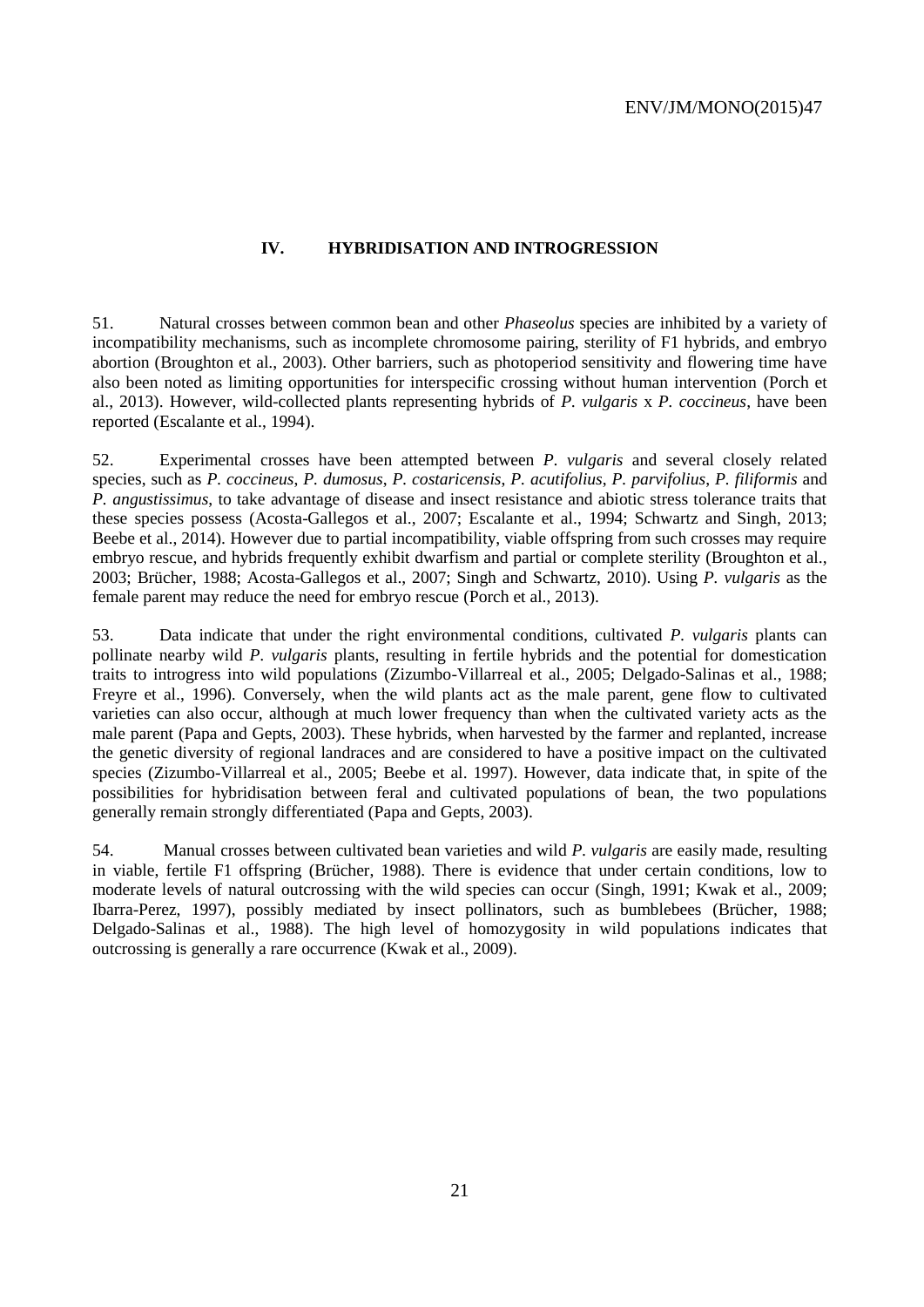#### **V. GENERAL INTERACTIONS WITH OTHER ORGANISMS (ECOLOGY)**

55. Like other legumes, *P. vulgaris* associates with *Rhizobium* bacteria in the soil, which form root nodules (Figure 6). Through nitrogenase activity, the bacteria within the nodules fix atmospheric nitrogen to form ammonia, which the bean plant uses as a nitrogen source, reducing the need for externally applied fertilisers (Ramos et al., 2003). However, the nitrogen fixing capacity of *P. vulgaris* varies by variety and is generally less than that of other agronomically important legumes, such as soybeans, which tend to have larger root nodules with higher nitrogenase activity (Isoi and Yoshida, 1991; Hardarson et al., 1993). *P. vulgaris* roots are colonised by a wide range of native *Rhizobium* species and strains, some of which have little or no nitrogenase activity (Isoi and Yoshida, 1991; Ribeiro et al., 2013; Vásquez-Arroyo et al., 1998), and this may be one of the reasons for reduced nitrogen fixation capacity.

56. Several environmental factors present in regions where beans are commonly grown, such as drought, flooding, and either high or low temperatures, impact nitrogen fixation. *Rhizobium* populations, nodulation, ammonium assimilation, and nitrogenase activity are all reduced under these conditions (Beebe et al., 2014; Devi et al., 2012; Hungria and Kaschuk 2014; Ramos et al., 2003; Vásquez-Arroyo et al., 1998; Graham, 1981). Low soil phosphorus and manganese levels as well as low soil pH are also associated with sub-optimal nitrogen fixation capacity (Graham and Vance, 2003; Ramos et al. 2003; Wortmann 2006; Graham, 1981). *Rhizobium*-mediated nitrogen fixation can be enhanced by increasing planting density (Graham, 1981), but there is evidence that intercropping may inhibit nitrogen fixation by increasing competition for water and soil nutrients (Graham, 1981).

57. Planting beans in soil where they have not been grown before can also result in poor nitrogen fixation, due to insufficient *Rhizobium* in the soil to initiate nodulation (Wortmann, 2006). However, small holder farmers do not typically use *Rhizobium* inoculants prior to planting beans (Graham, 1981). In addition, the use of some pesticides, such as fungicides that are toxic to *Rhizobium*, can inhibit root nodulation.

Figure 6. *Rhizobium* **nodules on the roots of common bean**



*Source:* Embrapa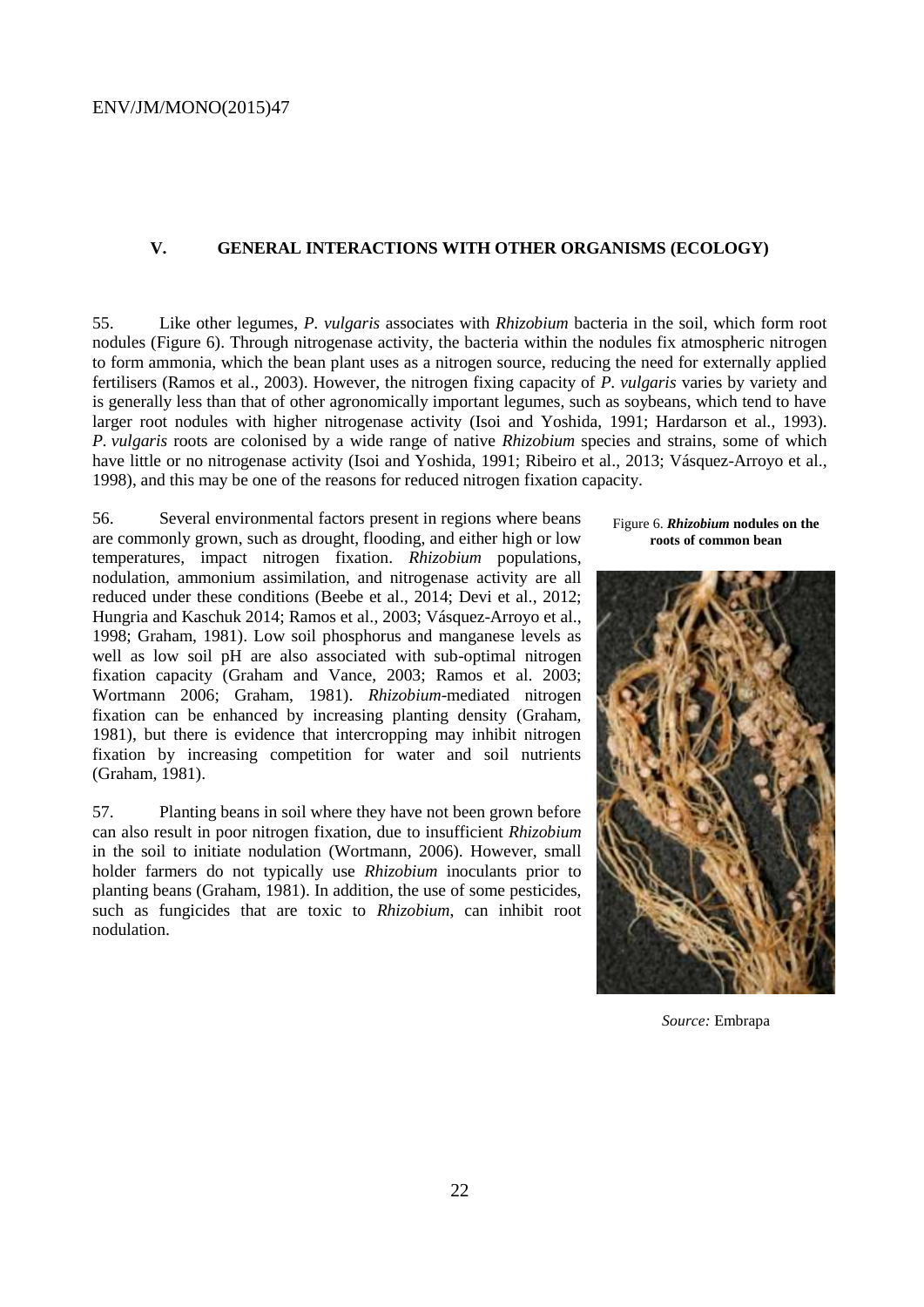# **VI. HUMAN HEALTH**

58. Information on common bean and its major products, as well as food and feed safety considerations including composition in terms of key food and feed nutrients, anti-nutrients and other constituents have been summarised by the OECD in other document issued in the Series on the Safety of Novel Foods and Feeds (OECD, 2015). Therefore, it is not included here.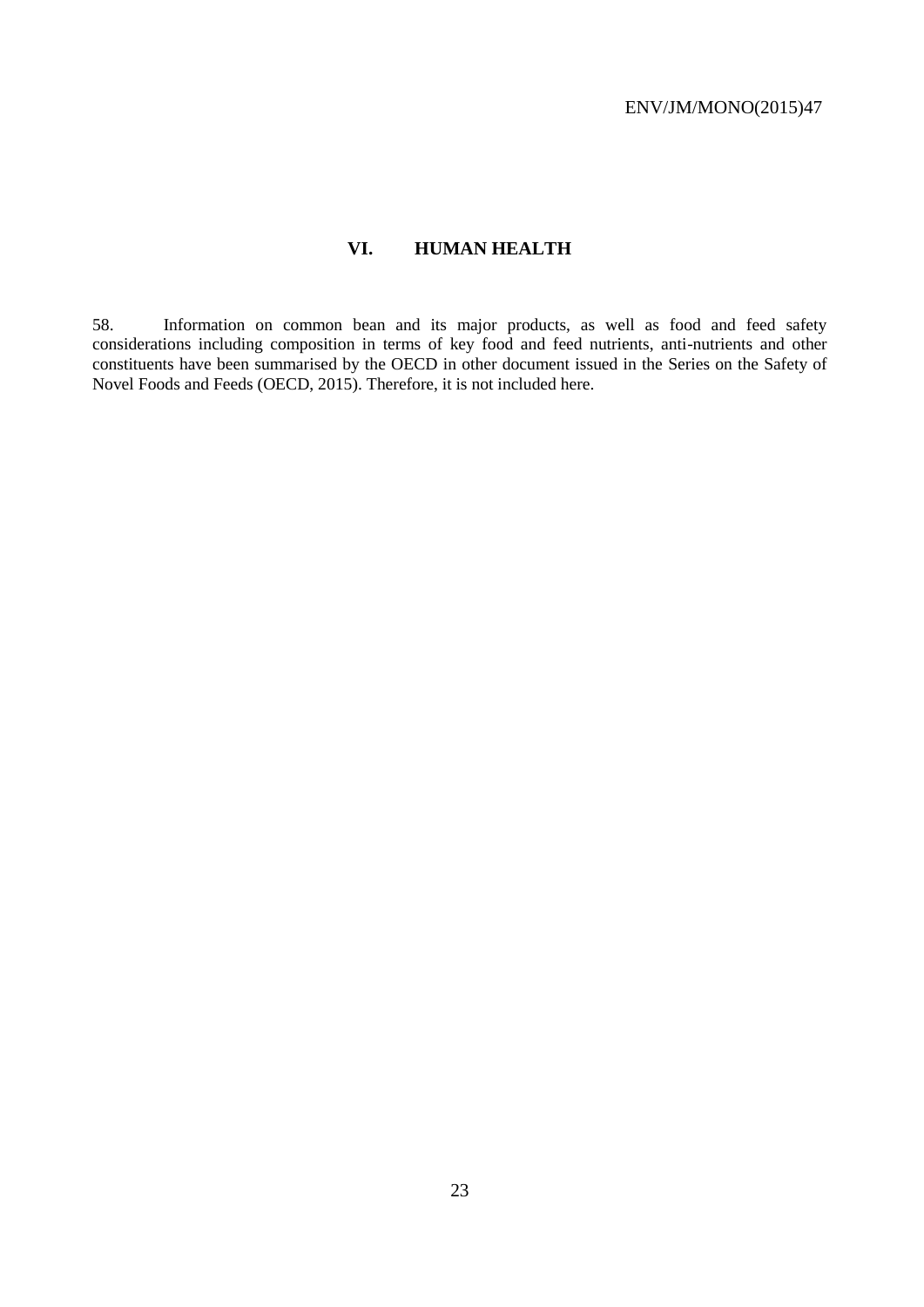#### **APPENDIX 1. COMMON PESTS AND PATHOGENS**

59. Common bean is susceptible to many pests and diseases, although endemic pests and diseases vary with geographic location. In combination with sub-optimal growing conditions, common in the lowinput scenarios used in developing countries, pests and diseases may act synergistically to cause significant, and sometimes total, yield losses (Graham and Vance, 2003; Singh and Schwartz, 2010). The value of harvested seed is reduced due to decreased germination and poor quality (Singh and Schwartz, 2010).

#### **1. Pests**

60. There are several serious insect pests that attack the common bean, depending on the geographic location, but predation by a wide range of arthropods – aphids, beetles, caterpillars, leafhoppers, whiteflies, mites, and thrips – is seen worldwide (Cardona, 1989; Karel and Autrique, 1989; Quintela, 2009). Postharvest damage from rodents is less of a problem, because uncooked dry beans are toxic to mammals (FAO, 1999). Typically, chemical pesticides are used more commonly in the commercial production setting, rather than by smallholder farmers (FAO, 1999). Table 3 summarises the main arthropods identified as potential pests for common bean.

| <b>Scientific and Common</b><br><b>Name</b>                        | <b>Types of Damage</b>                                                                                                                                                            | <b>Control Methods</b>                                                                                | <b>Resistant</b><br><b>Species</b> |
|--------------------------------------------------------------------|-----------------------------------------------------------------------------------------------------------------------------------------------------------------------------------|-------------------------------------------------------------------------------------------------------|------------------------------------|
|                                                                    | <b>Storage Pests</b>                                                                                                                                                              |                                                                                                       |                                    |
| Zabrotes subfasciatus<br>Mexican bean weevil                       | Damage to mature seed in storage                                                                                                                                                  | Mixing seeds with ash, sand, or<br>lime; refrigerated storage; coating<br>with edible oil; fumigation | P. vulgaris                        |
| Acanthoscelides obtectus<br>Bean weevil, bean beetle               | Damage to mature seed in storage                                                                                                                                                  | Mixing seeds with ash, sand, or<br>lime; refrigerated storage; coating<br>with edible oil; fumigation | P. vulgaris                        |
|                                                                    | <b>Seedling-Attacking Pests</b>                                                                                                                                                   |                                                                                                       |                                    |
| Delia pratura<br>Seedcorn maggot                                   | Larvae feed on bean seeds or seedlings                                                                                                                                            | Cultural practices (shallow<br>planting in warm, moist soil) seed                                     | P. vulgaris                        |
| Elasmopalpus lignosellus<br>Lesser cornstalk borer                 | Larvae enter the stem just below soil<br>surface and tunnel upwards                                                                                                               | Heavy irrigation and proper land<br>preparation and weed control                                      | No good<br>resistance              |
| Agrotis ipsilon, Spodoptera<br>spp.<br>Cutworms                    | Larvae cut stems of young seedlings.<br>Older plants can be damaged by stem<br>girdling                                                                                           | Proper land preparation and weed<br>control                                                           | No good<br>resistance              |
| Teratopactus nodicollis                                            | Larvae cause damage at germination,<br>emergence, and during early vegetative<br>growth. When larvae feed on the radicle<br>and hypocotyl, the seedlings die before<br>emergence. | Cultural practices (proper land<br>preparation, weed control<br>increasing planting rate)             | No good<br>resistance              |
| Ophiomyia phaseoli,<br>O. specerella<br>Bean fly, bean stem maggot | Feed on stem at seedling stage                                                                                                                                                    | Seed and seedling treatments with<br>systemic insecticides                                            | P. vulgaris,<br>P. coccineus       |

#### Table 3. **Arthropod pests of common bean**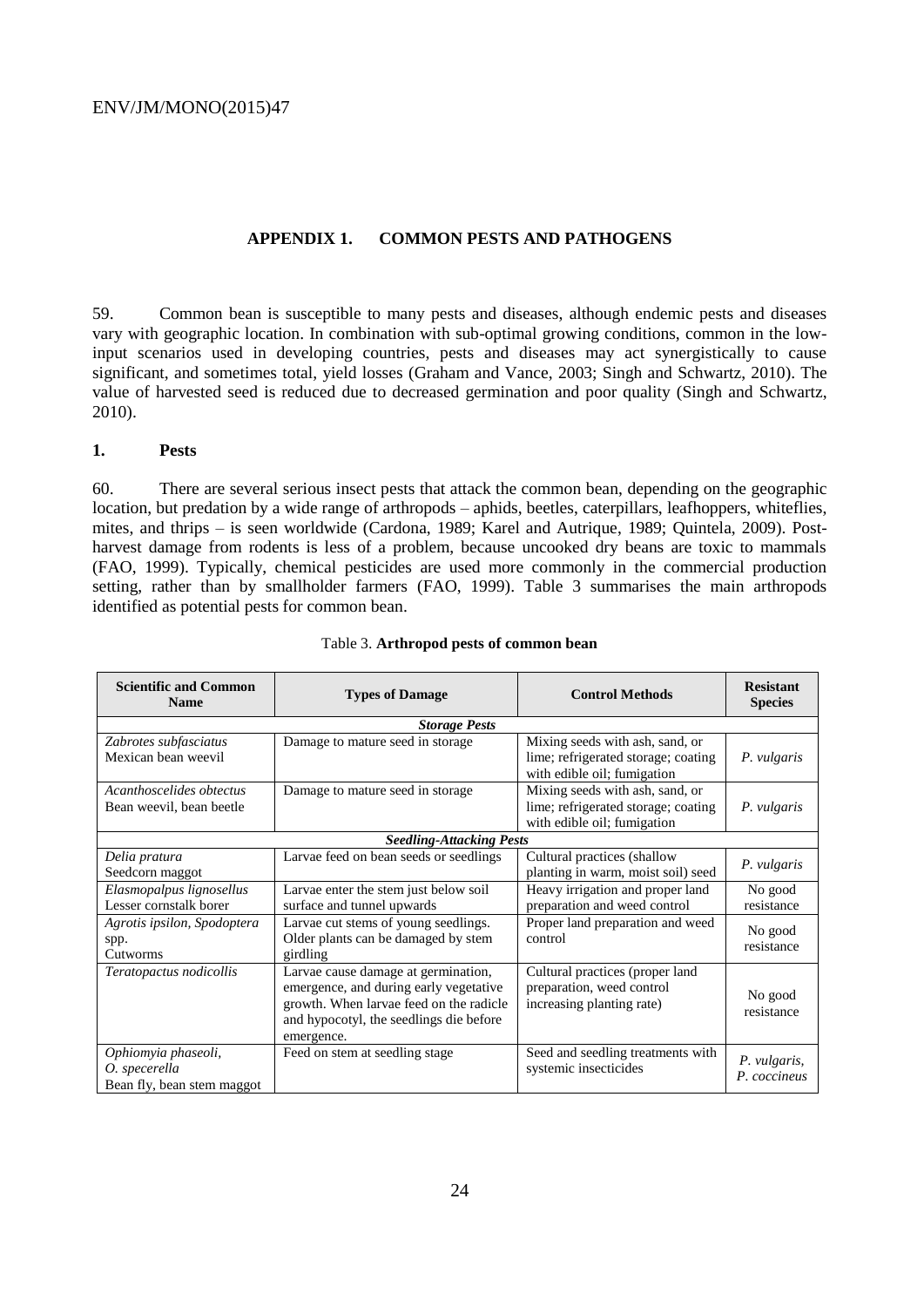| <b>Leaf-Feeding Pests</b>                          |                                                                                 |                                                 |             |  |  |  |
|----------------------------------------------------|---------------------------------------------------------------------------------|-------------------------------------------------|-------------|--|--|--|
| Diabrotica spp., Cerotoma                          | Larvae damage roots and roots nodules,                                          | Yellow traps; neem oil as                       | No good     |  |  |  |
| spp.                                               | adults feed on foliage and are vectors of                                       | antifeedant agent                               | resistance  |  |  |  |
| Chrysomelids                                       | important viral diseases                                                        |                                                 |             |  |  |  |
| Liriomyza spp.                                     | Larvae damage leaves by making                                                  | The insect is usually controlled                | No good     |  |  |  |
| Leafminers                                         | serpentine tunnels while feeding on leaf<br>palisade tissues                    | by natural enemies.                             | resistance  |  |  |  |
| Omiodes indicata                                   | Larvae weave leaves together and feed                                           | The insect is usually controlled                | No good     |  |  |  |
| Webworm                                            | on the parenchyma                                                               | by natural enemies.                             | resistance  |  |  |  |
| Urbanus proteus                                    | Larvae fold the leaf margin and feed                                            | Chemical control is seldom                      | No good     |  |  |  |
| Bean leafroller                                    | within the fold                                                                 | required                                        | resistance  |  |  |  |
| Chrysodeixis                                       | Larvae feed on underside of the leaves.                                         | Bacillus thuringiensis sprays,                  |             |  |  |  |
| $( = Pseudoplusia)$ includes                       | avoiding the veins of the leaves, leaving                                       | Trichogramma releases                           | No good     |  |  |  |
| Soybean looper                                     | a transparent appearance on parts of the                                        |                                                 | resistance  |  |  |  |
|                                                    | leaf                                                                            |                                                 |             |  |  |  |
| Helicoverpa armigera                               | Larvae feed on leaves and pods                                                  | Bacillus thuringiensis and                      | No good     |  |  |  |
|                                                    |                                                                                 | Baculovirus sprays,                             | resistance  |  |  |  |
|                                                    | Adults and larvae feed on leaves. Stems                                         | Trichogramma releases                           |             |  |  |  |
| Epilachna varivesta,<br>Mexican bean beetle        | and pods can also be damaged when                                               |                                                 | P. vulgaris |  |  |  |
|                                                    | populations are high.                                                           |                                                 |             |  |  |  |
| Ootheca spp.                                       | Feed on leaves during pre-flowering                                             | Crop rotation, intercropping,                   | No good     |  |  |  |
| Foliage beetles                                    | period; virus vector                                                            | resistant cultivars                             | resistance  |  |  |  |
| Epinotia aporema                                   |                                                                                 |                                                 | No good     |  |  |  |
|                                                    |                                                                                 |                                                 | resistance  |  |  |  |
| <b>Piercing and Sucking Pests</b>                  |                                                                                 |                                                 |             |  |  |  |
| Empoasca spp.                                      | Desiccation and necrosis of leaves;                                             | Intercropping with corn;                        | P. vulgaris |  |  |  |
| Leafhoppers                                        | transmission of viral diseases                                                  | Zoophthora spp. epizootics                      |             |  |  |  |
| Aphis fabae, A. craccivora                         | Sucks plant sap from leaves and stems                                           | Crop rotation, intercropping,                   |             |  |  |  |
| Aphids                                             | at seedling stage and from pods; virus                                          | resistant cultivars                             | P. vulgaris |  |  |  |
| Thrips palmi, T. tabaci,                           | vector<br>Damage to leaves and growing tips                                     | Crop rotation, intercropping                    |             |  |  |  |
| Frankliniella occidentalis,                        |                                                                                 | resistant cultivars                             |             |  |  |  |
| F. schultzei, Caliothrips                          |                                                                                 |                                                 |             |  |  |  |
| brasiliensis, Megalurothrips                       |                                                                                 |                                                 | P. vulgaris |  |  |  |
| sjostedti                                          |                                                                                 |                                                 |             |  |  |  |
| Thrips                                             |                                                                                 |                                                 |             |  |  |  |
| Bemisia tabaci,                                    | Adults and nymphs suck sap from                                                 | Crop rotation, intercropping,                   |             |  |  |  |
| Trialeurodes vaporariorum                          | leaves; main damage as virus vector                                             | resistant cultivars                             | P. vulgaris |  |  |  |
| Whitefly                                           |                                                                                 |                                                 |             |  |  |  |
| Polyphagotarsonemus latus,<br>Tetranhychus urticae | Suck sap from the lower surfaces of<br>leaves                                   | Insecticide sprays for egg and<br>nymph control | No good     |  |  |  |
| Mites                                              |                                                                                 |                                                 | resistance  |  |  |  |
|                                                    | <b>Pod-Attacking Pests</b>                                                      |                                                 |             |  |  |  |
| Apion godmani                                      | Damage to immature pods and seeds                                               | Bean-corn associations                          |             |  |  |  |
| Bean pod weevil                                    |                                                                                 |                                                 | P. vulgaris |  |  |  |
| Maruca vitrata, Spodoptera                         | Larvae feed on developing seeds, and                                            | Bacillus thuringiensis sprays                   | No good     |  |  |  |
| spp., Etiella zinchenella                          | expel frass into pod                                                            |                                                 | resistance  |  |  |  |
| Pod borer                                          |                                                                                 |                                                 |             |  |  |  |
| Clavigralla spp.                                   | Suck sap from green pods, causing                                               | Insecticide sprays                              | No good     |  |  |  |
| Spiny bug                                          | premature drying                                                                |                                                 | resistance  |  |  |  |
| Neomegalotomus simplex                             | Adults and nymphs suck sap from green                                           | Insecticide sprays                              | No good     |  |  |  |
| Nezara viridula; Euschistus                        | pods                                                                            | Insecticide sprays                              | resistance  |  |  |  |
| heros, Piezodorus guildini;                        | Suck sap from developing pods, thereby<br>shriveling pods and seeds. Cause loss |                                                 |             |  |  |  |
| Thyanta perditor, Edessa                           | of yield and reduce germination of                                              |                                                 | No good     |  |  |  |
| meditabunda, Chinavia spp.                         | surviving seeds                                                                 |                                                 | resistance  |  |  |  |
| Stink bugs                                         |                                                                                 |                                                 |             |  |  |  |

*Sources:* Porch et al., (2013); Purseglove, (1968); Miklas et al., (2006); Sanchez-Arroyo, (2014); Wortmann, (2006); FAO, (1999); Cardona, (1989); Karel and Autrique, (1989); Quintela, (2009)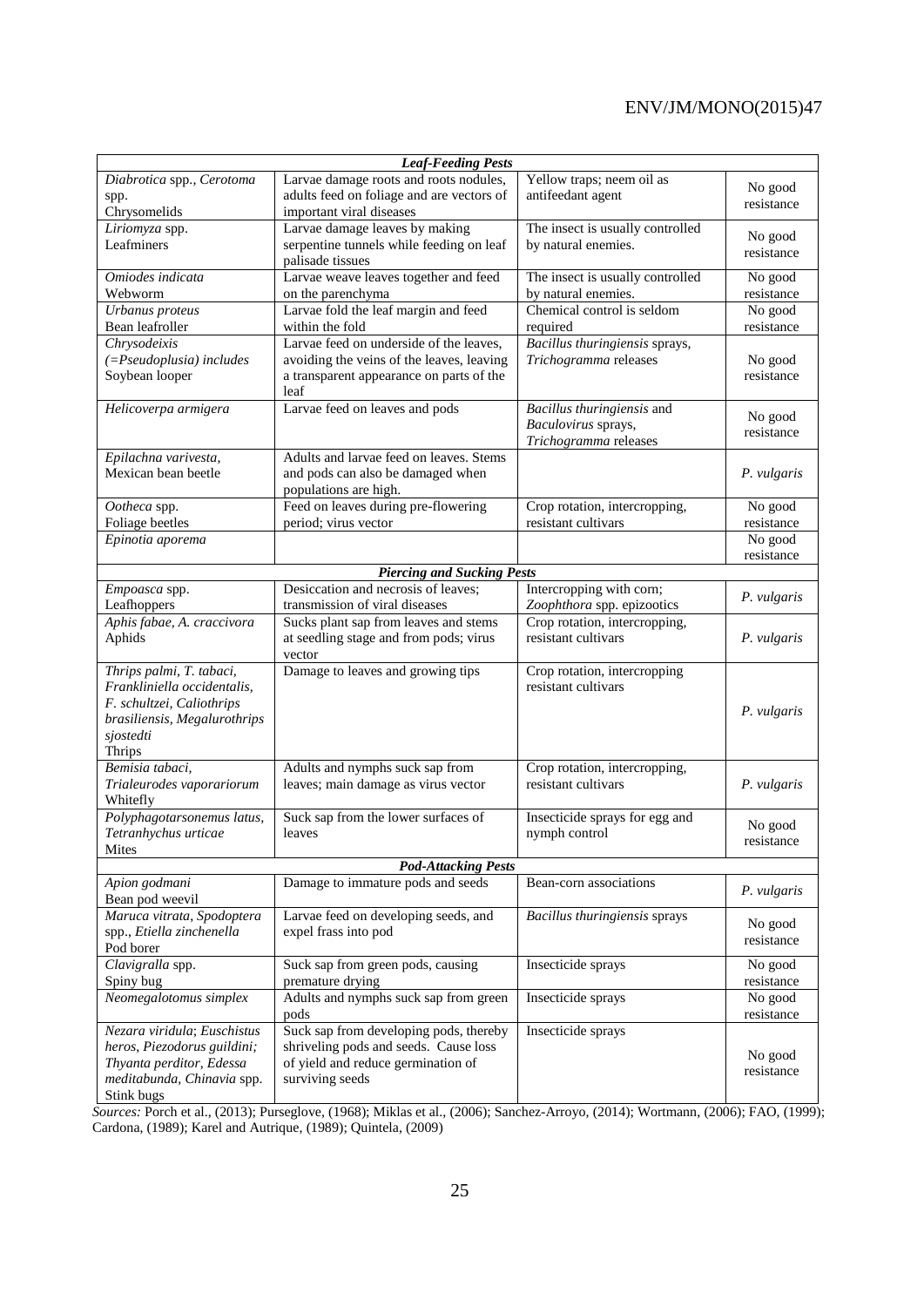# **2. Diseases**

61. Main fungal diseases affecting common bean are listed in Table 4 below, bacterial in Table 5 and viral diseases in Table 6 below.

# *2.1 Fungal diseases*

| <b>Name</b>                                                                     | <b>Disease Symptoms</b>                                                                                                                  | <b>Control Methods</b>                                                                                 | <b>Resistant Species</b>                                    |
|---------------------------------------------------------------------------------|------------------------------------------------------------------------------------------------------------------------------------------|--------------------------------------------------------------------------------------------------------|-------------------------------------------------------------|
| Thanatephorus cucumeris<br>Web blight                                           | Brownish, irregular lesions<br>on pods; under humid<br>conditions, mycelia will<br>cover pods                                            | Application of fungicides,<br>planting disease-free seed                                               | P. vulgaris                                                 |
| Colletotrichum<br>lindemuthianum<br>Anthracnose                                 | Dark brown to black lesions<br>affecting stems, pods, and<br>lower surfaces of leaves                                                    | Plant disease-free seed,<br>application of fungicides,<br>crop rotation                                | P. vulgaris, P. coccineus,<br>P. dumosus                    |
| Sclerotinia sclerotiorum<br>White mold                                          | Destruction of the tissue,<br>followed by superficial<br>growth of white mycelia,<br>under humid conditions.<br>Seed transmitted disease | Application of chemical or<br>biological pesticides, wide-<br>row spacing, use of upright<br>cultivars | P. vulgaris, P. coccineus,<br>P. dumosus, P. costaricensis, |
| Phoma exigua var.<br>diversispora, P. exigua<br>var. exigua<br>Ascochyta blight | Red-brown lesions on leaves,<br>stems, pods. Can cause rapid<br>plant death                                                              | Plant resistant varieties, plant<br>clean seed, long crop<br>rotations                                 | P. coccineus, P. dumosus                                    |
| Fusarium solani<br>Fusarium root rot                                            | Reddish-brown lesions on<br>stems, lengthwise cracks that<br>may extend down the main<br>taproot, which decays                           | Good soil drainage, long<br>crop rotations                                                             | No good resistance                                          |
| Fusarium oxysporum<br>Fusarium wilt                                             | Yellowing and wilting of<br>lower leaves, stunting                                                                                       | Plant resistant varieties                                                                              | P. vulgaris                                                 |
| Rhizoctonia solani<br>Rhizoctonia root rot                                      | Damping off, oval, reddish-<br>brown lesions on the<br>hypocotyl, cankers on older<br>stems                                              | Fungicidal seed treatments,<br>crop rotation                                                           | No good resistance                                          |
| Uromyces phaseoli, U.<br>appendiculatus<br>Bean rust                            | Dry yellow to reddish spore<br>masses on lower leaf surfaces<br>and pods                                                                 | Plant resistant varieties.<br>fungicide applications                                                   | P. vulgaris                                                 |
| Phaeoisariopsis griseola<br>Angular leaf spot                                   | Grey to brown leaf lesions<br>becoming necrotic; lesions<br>may appear on stems and<br>pods; pod lesions are oval<br>and reddish-brown   | Planting disease-free seed,<br>fungicides, sanitation<br>practices                                     | P. vulgaris, P. dumosus,<br>P. coccineus                    |

Table 4. **Fungal diseases of common bean**

*Sources:* Singh and Schwartz, (2010); Schwartz and Singh, (2013); Purseglove, (1968); Kelly et al., (2003); Porch et al., (2013); Schmit and Baudoin, (1992); Miklas et al. (2006)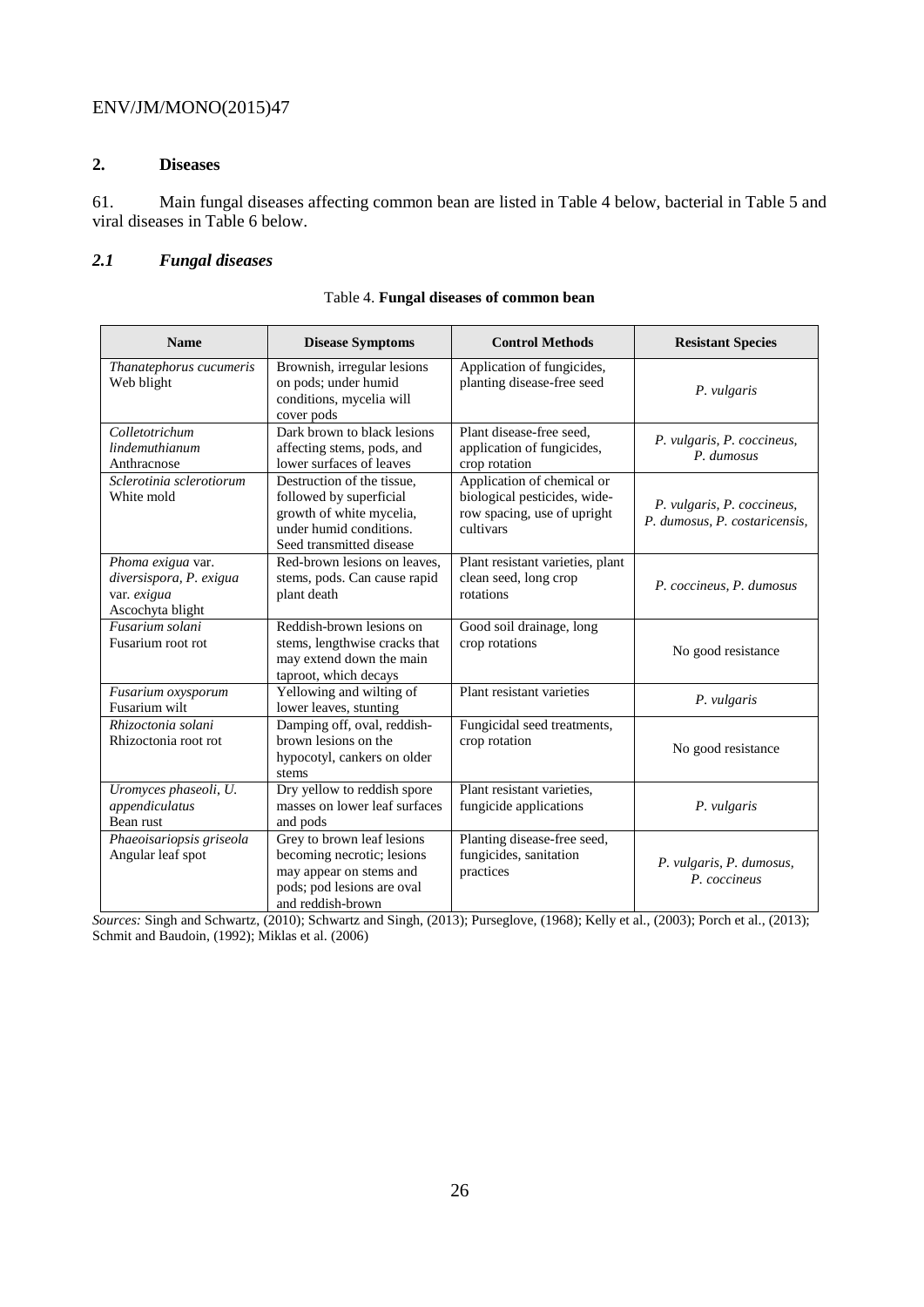#### *2.2 Bacterial diseases*

| <b>Name</b>                                                                                                             | <b>Disease Symptoms</b>                                                                                                                                                | <b>Control Methods</b>                                                                                                                        | <b>Resistant Species</b>                     |
|-------------------------------------------------------------------------------------------------------------------------|------------------------------------------------------------------------------------------------------------------------------------------------------------------------|-----------------------------------------------------------------------------------------------------------------------------------------------|----------------------------------------------|
| Xanthomonas campestris<br>pv. <i>phaseoli</i> or<br>Xanthomonas axonopodis<br>pv. <i>phaseoli</i><br>Common bean blight | Necrotic lesions on leaves,<br>pods, and seeds; seed<br>transmitted disease                                                                                            | Planting of disease-free seed,<br>removal of disease reservoir<br>plants in the field, and the<br>application of copper-based<br>bactericides | P. vulgaris, P. acutifolius,<br>P. coccineus |
| Pseudomonas syringae<br>pv. <i>phaseolicola</i> or<br>Pseudomonas savastonoi<br>pv. phaseolicola<br>Halo blight         | Brown necrotic spots<br>surrounded by a light green<br>halo, appearing on both<br>leaves and stems. Infections<br>can be systemic, and seeds<br>may carry the disease. | Planting of disease-free seed,<br>removal of disease reservoir<br>plants in the field, and the<br>application of copper-based<br>bactericides | P. vulgaris                                  |
| Pseudomonas syringae<br>pv. syringae<br>Bacterial brown spot                                                            | Brown lesions on both leaves<br>and pods; seed transmitted<br>disease                                                                                                  | Planting of disease-free seed,<br>removal of disease reservoir<br>plants in the field, and the<br>application of copper-based<br>bactericides | P. coccineus                                 |

#### Table 5. **Bacterial diseases of common bean**

*Sources:* Liebenberg, (2009); Singh and Schwartz, (2010); Kelly et al., (2003); Porch et al., (2013)

## *2.3 Viral diseases*

| Table 6. Viral diseases of common bean |  |
|----------------------------------------|--|
|----------------------------------------|--|

| <b>Name</b>                                       | <b>Disease Symptoms</b>                                                                                                                                       | <b>Control Methods</b>                                                                                | <b>Resistant Species</b>                 |
|---------------------------------------------------|---------------------------------------------------------------------------------------------------------------------------------------------------------------|-------------------------------------------------------------------------------------------------------|------------------------------------------|
| Bean common mosaic<br>virus<br>Potyvirus          | Mosaic mottling of the<br>leaves; vectored by aphids;<br>seed transmitted disease                                                                             | Planting virus-free seed and<br>using pesticides to control<br>aphid populations                      | P. vulgaris                              |
| Bean golden mosaic<br>virus<br>Geminivirus        | Yellow-green mosaic on<br>leaves, stunted growth, and<br>distorted pods. Significant<br>losses, as high as 100%.<br>Vectored by whitefly<br>(Bemisia tabaci)  | Insecticide applications to<br>control the vector                                                     | P. vulgaris (low level),<br>P. coccineus |
| Bean common mosaic<br>necrosis virus<br>Potyvirus | light green to yellow mosaic<br>pattern on leaves, with<br>puckering and rolling of the<br>leaves                                                             | Plant resistant varieties;<br>virus-free seed                                                         | P. vulgaris                              |
| Beet curly top virus<br>Curtovirus                | Strong down-cupping and<br>puckering of leaves. Leaves<br>are thickened and brittle and<br>turn dark green. Plants are<br>dwarfed. Vectored by<br>leafhoppers | Plant resistant varieties.<br>virus-free seed; insecticide<br>sprays to control leafhopper<br>vectors | P. vulgaris                              |
| Bean yellow mosaic<br>virus<br>Potyvirus          | Bright yellow to green<br>mosaic pattern on leaves,<br>cupping and wrinkling of<br>leaves. Vectored by aphids                                                 | Plant resistant varieties,<br>virus-free seed, insecticide<br>sprays to control aphid<br>vectors      | P. vulgaris                              |

*Sources:* Singh et al., (2009); Singh and Schwartz, (2010); Miklas et al., (2006); Bonfim et al., (2007); Aragão et al., (2013); Faria et al., (2014)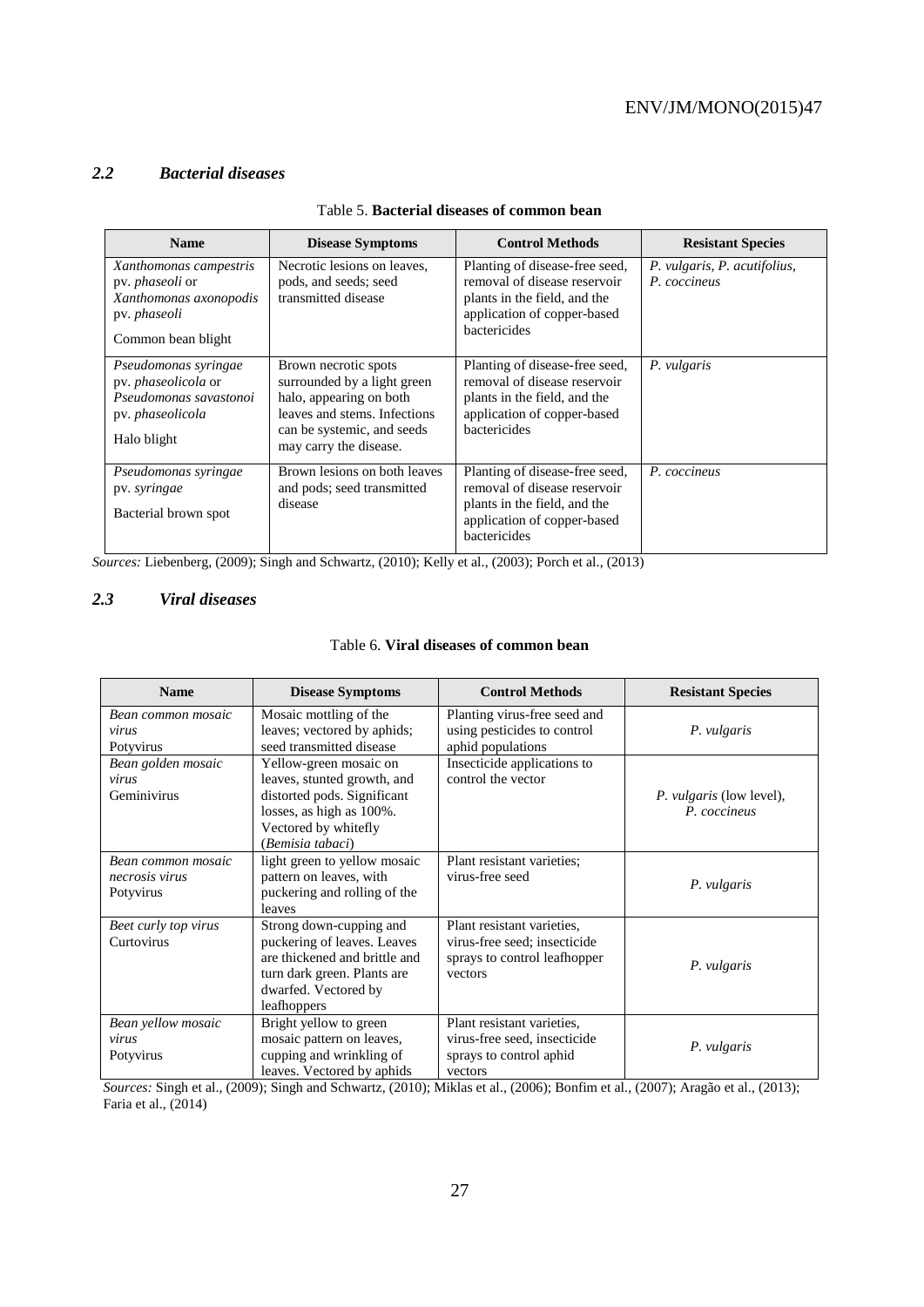#### **APPENDIX 2. BIOTECHNOLOGICAL DEVELOPMENTS**

62. Yield-limiting factors in common bean include insect predation, diseases, and abiotic stressors. Biotechnological approaches to address these factors are the subject of numerous ongoing research efforts. Although the transformation and successful regeneration of common bean remains challenging (Veltcheva et al., 2005; Bonfim et al., 2007), bean has been successfully transformed by treating a variety of explants with *Agrobacterium tumefaciens* and via biolistic methods (Bonfim et al., 2007; Aragão and Faria, 2009; Faria et al., 2014; Faria et al., 2010; Zhang et al., 1997; Kwapata et al, 2012).

63. Common bean has been transformed using marker genes: *GUS* (ß-glucuronidase) (Zhang et al., 1997), *bar* (Faria et al., 2010), and *ahas* (Bonfim et al., 2007). The *bar* and *ahas* genes confer resistance to the herbicides phosphinothricin and imazapyr, respectively.

64. Bean has also been transformed to be resistant to the bean golden mosaic virus (Faria et al., 2014; Aragão et al., 2013; Bonfim et al., 2007; Aragão and Faria, 2009). Resistance was mediated using RNA interference, and the target of interference was the AC1 viral gene, which encodes a protein responsible for virus replication (Bonfim et al., 2007). In 2011, a transgenic bean event was approved for commercial cultivation in Brazil, which is resistant to bean golden mosaic virus (Calvalho et al., 2015).

65. Significant progress has been made on the sequencing of the bean genome, and approximately 80% of the genome has been sequenced and assembled (Schmutz et al., 2014).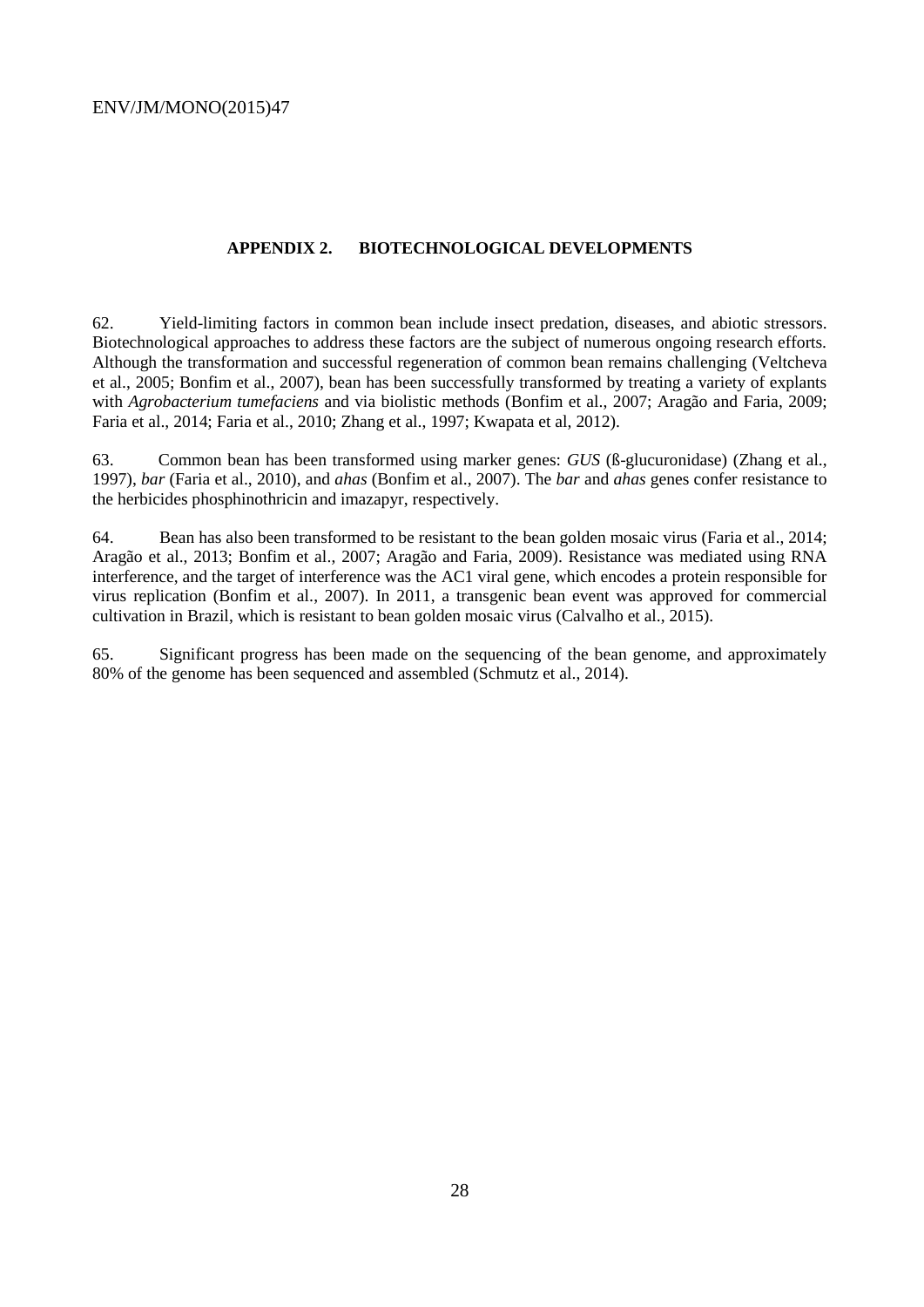#### **REFERENCES**

- Acosta-Diaz et al. (2015), "Collection and Characterization of Wild Species of *Phaseolus* (Fabaceae) in Northeastern Mexico for Ex Situ Conservation", *Plant Ecology and Evolution*, Vol. 148 (1), pp. 119-127(9).
- Acosta-Gallegos, J. A., J. D. Kelly and Paul Gepts (2007), "Prebreeding in Common Bean and Use of Genetic Diversity from Wild Germplasm", *Crop Science* 47 (S3), S44–59.
- Akibode, S and M. Maredia (2011), *Global and Regional Trends in Production, Trade, and Consumption of Food Legume Crops*, Department of Agricultural, Food and Resource Economics, Michigan State University
- Andersson, M. S. and M. C. de Vicente (2010) "Common Bean", in Andersson, M. S. and M. C. de Vicente (eds.), *Gene Flow Between Crops and Their Wild Relatives,* Johns Hopkins University Press, Baltimore, pp. 161-190*.*
- Angioi, S. A. et al. (2010), "Beans in Europe: Origin and Structure of the European Landraces of *Phaseolus Vulgaris* L.", *Theoretical and Applied Genetics* 121 (5), pp. 829–43, doi:10.1007/s00122-010-1353-2.
- AOSCA (2009), *Seed Certification Handbook*. Moline, Illinois.
- Aragão, F. J. L. and J. C. Faria (2009), "First Transgenic Geminivirus-Resistant Plant in the Field", *Nature Biotechnology,* 27 (12), pp 1086–88, doi:10.1038/nbt1209-1086.
- Aragão, F. J. L et al. (2013), "Molecular Characterization of the First Commercial Transgenic Common Bean Immune to the Bean Golden Mosaic Virus", *Journal of Biotechnology,* 166 (1-2), pp. 42–50, doi:10.1016/j.jbiotec.2013.04.009.
- Bailey, L. H. (1975), *Manual of Cultivated Plants. 15th ed*., Macmillan Publishing Co., New York.
- Beebe, S. E. et al (2014), "Common Beans, Biodiversity, and Multiple Stresses: Challenges of Drought Resistance in Tropical Soils", *Crop and Pasture Science,* 65 (7), pp 667–75, doi:10.1071/CP13303.
- Beebe, S. E. et al. (1997), "Wild-Weed-Crop Complexes of Common Bean (*Phaseolus Vulgaris* L., Fabaceae) in the Andes of Peru and Colombia, and Their Implications for Conservation and Breeding", *Genetic Resources and Crop Evolution,* 44 (1), pp. 73–91, doi:10.1023/A:1008621632680.
- Beebe, S. E. (2006), "Quantitative Trait Loci for Root Architecture Traits Correlated with Phosphorus Acquisition in Common Bean", *Crop Science,* 46 (1), pp. 413–23, doi:10.2135/cropsci2005.0226.
- Bellucci, E. et al. (2014), "Genomics of Origin, Domestication and Evolution of *Phaseolus Vulgaris*", in Tuberosa, R., A. Graner and E. Frison (eds.), *Genomics of Plant Genetic Resources*, Springer Netherlands, Dordrecht, Netherlands, pp 483-507.
- Bitocchi, E. at al. (2013), "Molecular Analysis of the Parallel Domestication of the Common Bean (Phaseolus Vulgaris) in Mesoamerica and the Andes", *The New Phytologist,* 197 (1), pp. 300–313, doi:10.1111/j.1469- 8137.2012.04377.x.
- Bitocchi, E. et al. (2012), "Mesoamerican Origin of the Common Bean (Phaseolus Vulgaris L.) Is Revealed by Sequence Data", *Proceedings of the National Academy of Sciences of the United States of America,* 109 (14), E788–96, doi:10.1073/pnas.1108973109.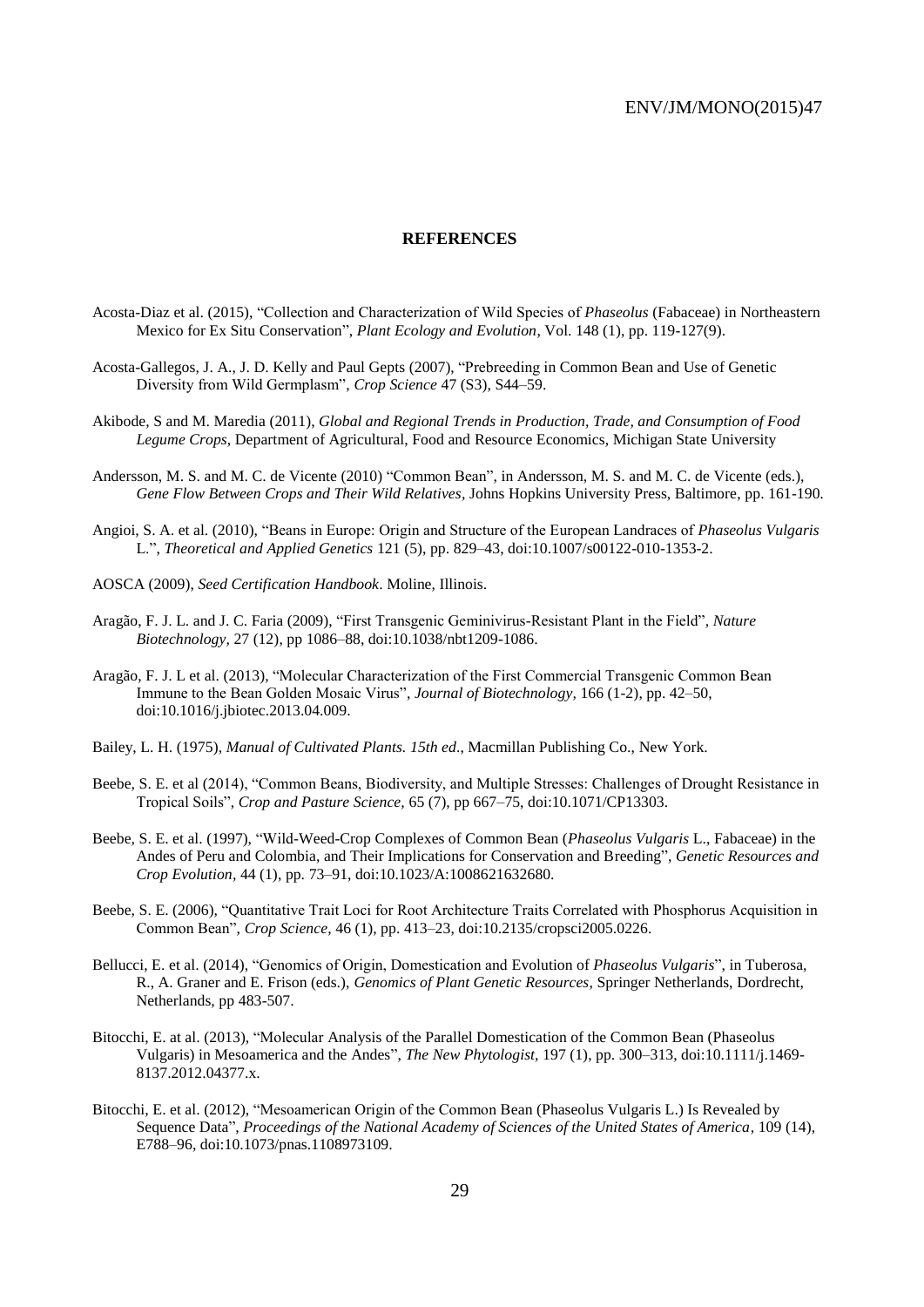- Bonfim, K. et al. (2007), "RNAi-Mediated Resistance to Bean Golden Mosaic Virus in Genetically Engineered Common Bean (*Phaseolus Vulgaris*)", *Molecular Plant-Microbe Interactions,* 20 (6), pp. 717–26, doi:10.1094/MPMI-20-6-0717.
- Brink, M., and G. Belay (2006), *Plant Resources of Tropical Africa: Cereals and Pulses,* PROTA Foundation, Wageningen.

Broughton, W. J. et al. (2003), "Beans (*Phaseolus* Spp.) – Model Food Legumes", *Plant and Soil* 252, pp.55–128.

Brücher, H. (1988), "The Wild Ancestor of Phaseolus Vulgaris in South America", in Gepts, P. (ed), *Genetic Resources of Phaseolus Beans*, Kluwer Academic Publishers, Dordrecht, Netherlands, pp. 185-214.

Canadian Seed Growers' Association (2013), *Regulations and Procedures for Pedigreed Seed Crop Production*.

- Cardona, C. (1989), "Insects and Other Invertebrate Bean Pests in Latin America", in Schwarts, H. F. and M. A. Pastor-Corrales (eds), *Bean Production Problems in the Tropics, second edition*, CALI: Centro Internacional de Agricultura Tropical, pp. 505-70.
- Carvalho, J. L. et al (2015), "Comparative analysis of nutritional compositions of transgenic RNAi-mediated virusresistant bean (event EMB-PV051-1) with its non-transgenic counterpart", *Transgenic Research*, Vol. 24, pp. 813-819.
- Chacón S., M. I., S. B. Pickersgill and D. G. Debouck (2005), "Domestication Patterns in Common Bean (*Phaseolus Vulgaris* L.) and the Origin of the Mesoamerican and Andean Cultivated Races", *Theoretical and Applied Genetics,* 110 (3), pp. 432–44, doi:10.1007/s00122-004-1842-2.
- Chacón S., M. I. et al (2007), "Phylogeographic Analysis of the Chloroplast DNA Variation in Wild Common Bean (*Phaseolus Vulgaris* L.) in the Americas", *Plant Systematics and Evolution,* 266 (3-4), pp. 175–95, doi:10.1007/s00606-007-0536-z.

COMESA (2014), *COMESA Seed Trade Harmonization Regulations*, Vol. 19, Kinshasa.

- Debouck, D. G. et al. (1993), "Genetic Diversity and Ecological Distribution of *Phaseolus Vulgaris* (Fabaceae) in Northwestern South America", *Economic Botany,* 47 (4), pp. 408–23, doi:10.1007/BF02907356.
- Debouck, D. G. and R. Hidalgo (1986), *Morphology of the Common Bean Plant, Phaseolus Vulgaris,* CIAT, Cali, Colombia, http://books.google.com/books?id=0TI0awmpNs0C&printsec=frontcover&source=gbs\_ge\_summary\_r&cad= 0#v=onepage&q&f=false.
- Delgado-Salinas, A. et al (1988), "The Wild Relative of *Phaseolus Vulgaris* in Middle America", in Gepts, P. (ed), *Genetic Resources of Phaseolus Beans*, Kluwer Academic Publishers, Dordrecht, Netherlands, pp. 163–84.
- Delgado-Salinas, A., R. Bibler and M. Lavin (2006), "Phylogeny of the Genus *Phaseolus* (Leguminosae): A Recent Diversification in an Ancient Landscape", *Systematic Botany,* 31 (4), pp. 779–91.
- Devi, M. J. et al. (2012), "Comparison of Common Bean (Phaseolus Vulgaris L.) Genotypes for Nitrogen Fixation Tolerance to Soil Drying", *Plant and Soil,* 364 (1-2), pp. 29–37, doi:10.1007/s11104-012-1330-4.
- Escalante, A. M. et al (1994), "Genetic Structure and Mating Systems in Wild and Cultivated Populations of *Phaseolus Coccineus* and *P. Vulgaris* (Fabaceae)", *American Journal of Botany,* 81 (9), pp. 1096–1103.
- Faria, J. C., G. E. S. Carneiro and F. J. L. Aragão (2010), "Gene Flow from Transgenic Common Beans Expressing the Bar Gene", *GM Crops*, 1:2, pp. 94-98, http://www.tandfonline.com/doi/abs/10.4161/gmcr.1.2.11609#.VKqhOivF9O4.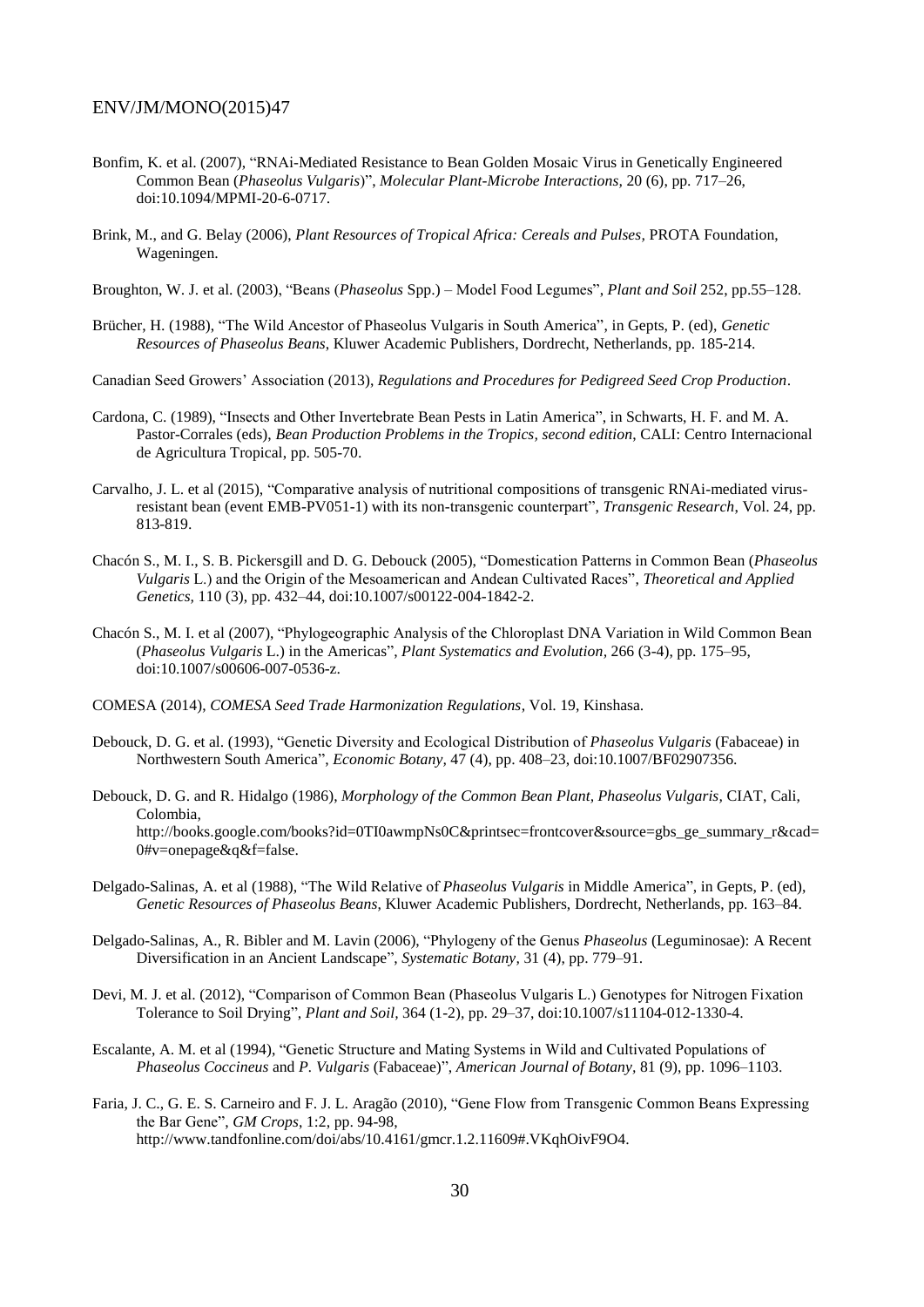- Faria, J. C. et al. (2014), "RNAi-Based Bean Golden Mosaic Virus-Resistant Common Bean (Embrapa 5.1) Shows Simple Inheritance for Both Transgene and Disease Resistance", *Plant Breeding*, 133(5), pp. 649-653.
- Ferguson, I. K. (1984), "Pollen Morphology and Biosystematics of the Subfamily Papilionoideae (Leguminosae)", in Grant, W. F. (ed), *Plant Biosystematics*, Orlando, Academic Press, Inc.
- Ferreira, J. J. et al. (2000), "Determination of the Outcrossing Rate of *Phaseolus Vulgaris* L . Using Seed Protein Markers", *Euphytica,* 113, pp. 259–63.
- Ferreira, J. L. et al. (2006), "Gene Flow in Common Bean (*Phaseolus Vulgaris* L.)", *Euphytica,* 153 (1-2), pp. 165– 70, doi:10.1007/s10681-006-9251-z.
- FAO (2014), *FAOSTAT*, http://faostat3.fao.org/faostat-gateway/go/to/browse/Q/QC/E (asscessed on 07 October 2015).
- FAO (1999), *Phaseolus Bean: Post-Harvest Operations*, Food and Agriculture Organization of the United Nations
- Free, J. B (1966), "The Pollination of the Beans *Phaseolus Multiflorus* and *Phaseolus Vulgaris* by Honeybees", *Journal of Apicultural Research,* 5 (2), pp. 87–91.
- Freyre, R. et al. (1996), "Ecogeographic Distribution of *Phaseolus* Spp. (Fabaceae) in Bolivia", *Economic Botany,* 50 (2), pp. 195–215, doi:10.1007/BF02861451.
- Freytag, G. F. and D. G. Debouck (2002), "Taxonomy, Distribution, and Ecology of the Genus Phaseolus (Leguminosae-Papilionodeae) in North America, Mexico and Central America", *SIDA Botanical Miscellany,* 23, pp. 1–298.
- García, E. H. et al (1997), "Morphological and Agronomic Traits of a Wild Population and an Improved Cultivar of Common Bean (*Phaseolus Vulgaris* L.)", *Annals of Botany,* 79, pp. 207–13.
- Gentry, H. S. (1969). "Origin of the Common Bean, *Phaseolus Vulgaris*", *Economic Botany,* 23 (1), pp. 55–69, doi:10.1007/BF02862972.
- Gepts, P. and D. G. Debouck (1991), "Origin, Domestication, and Evolution of the Common Bean (*Phaseolus Vulgaris* L.)", in van Schoonhoven, A. and O. Voysest (eds), *Common Bean: Research for Crop Improvement*, CAB International, Wallingford, UK.
- Goulden, D. S. (1975), "Effects of Plant Population and Row Spacing on Yield and Components of Yield of Navy Beans (*Phaseolus Vulgaris* L.)", *New Zealand Journal of Experimental Agriculture,* 4 (2), pp. 177–80, doi:10.1080/03015521.1976.10425865.
- Graham, P. H. (1981), "Some Problems of Nodulation and Symbiotic Nitrogen Fixation in *Phaseolus Vulgaris* L.: A Review", *Field Crops Research* 4, pp. 93–112, doi:10.1016/0378-4290(81)90060-5.
- Graham, P. H. and C. P. Vance (2003), "Legumes: Importance and Constraints to Greater Use", *Plant Physiology,* 131, pp. 872–77, doi:10.1104/pp.017004.872.
- Hardarson, G. et al (1993), "Genotypic Variation in Biological Nitrogen Fixation by Common Bean", *Plant and Soil,* 152 (1), pp. 59–70, doi:10.1007/BF00016333.
- Hungria, M and G. Kaschuk (2014), "Regulation of N2 Fixation and NO3-/NH4+ Assimilation in Nodulated and N-Fertilised *Phaseolus Vulgaris* L. Exposed to High Temperature Stress", *Environmental and Experimental Botany,* 98, pp. 32–39.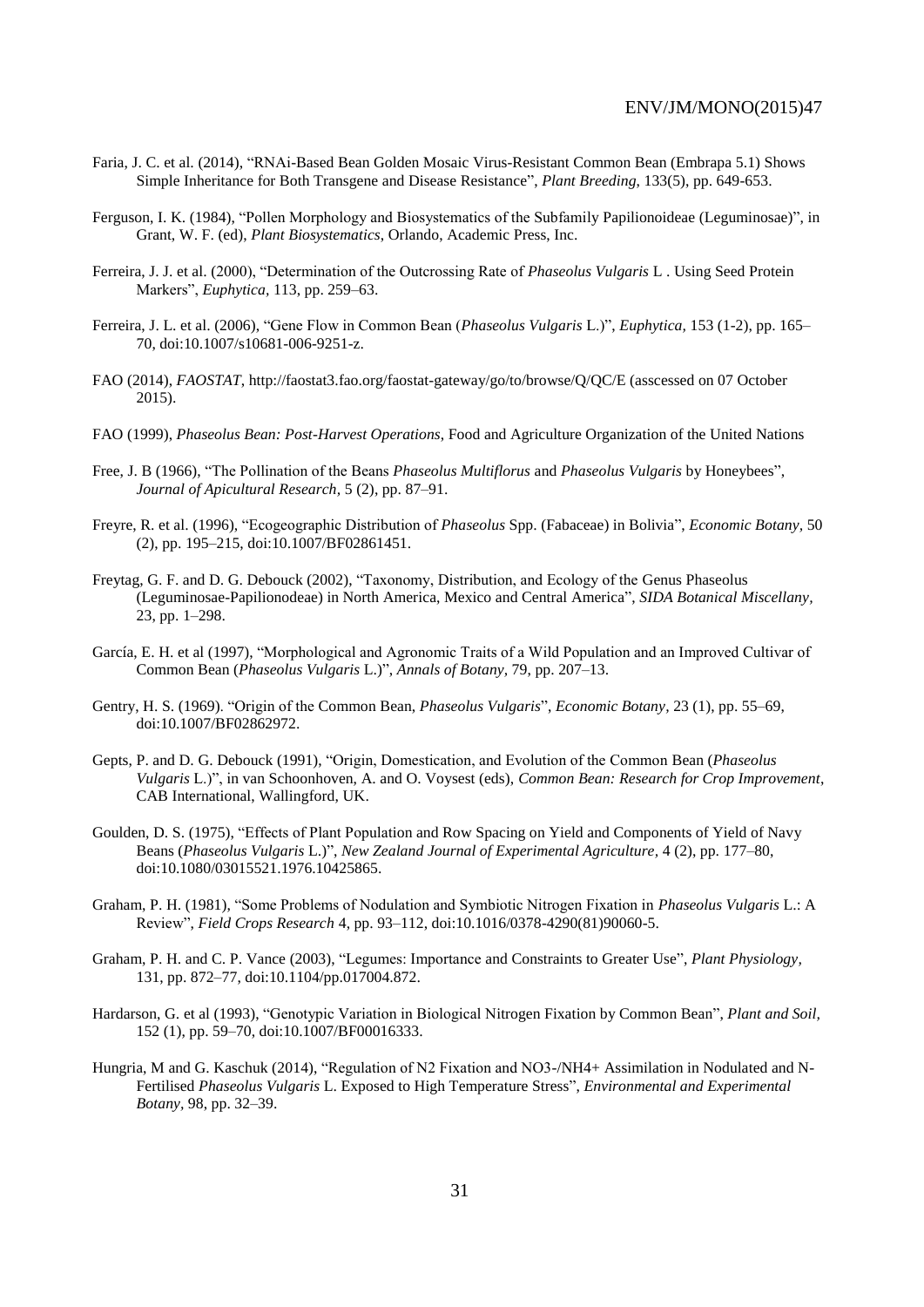Ibarra-Perez, F. J., B. Ehdaie and J. G. Waines (1997), "Estimation of Outcrossing Rate in Common Bean", *Crop Science,* 37 (1), pp. 60–65, doi:10.2135/cropsci1997.0011183X003700010009x.

Indian Ministry of Agriculture (2013), *Indian Minimum Seed Certification Standards,* New Delhi.

- Isoi, T and S. Yoshida (1991), "Low Nitrogen Fixation of Common Bean (Phaseolus Vulgaris L.)", *Soil Science and Plant Nutrition,* 37 (3), pp. 559–63.
- ITIS (2014), "ITIS Standard Report Page: *Phaseolus Vulgaris*, Taxonomic Serial No.: 26857", *Integrated Taxonomic Information System,* http://www.itis.gov (asscessed on 07 October 2015).
- Kaplan, L. and T. F. Lynch (1999), "Phaseolus (Fabaceae) in Archaeology: AMS Radiocarbon Dates and Their Significance for Pre-Colombian Agriculture", *Economic Botany,* 53 (3), pp. 261–72, doi:10.1007/BF02866636.
- Karel, A. K. and A. Autrique (1989), "Insects and Other Pests in Africa", in Schwarts, H. F and M. A. Pastor-Corrales (eds), *Bean Production Problems in the Tropics 2nd edition*, CALI: Centro Internacional de Agricultura Tropical, pp. 455–504.
- Kelly, J. D. et al (2003), "Tagging and Mapping of Genes and QTL and Molecular Marker-Assisted Selection for Traits of Economic Importance in Bean and Cowpea", *Field Crops Research,* 82 (2-3), pp. 135–54, doi:10.1016/S0378-4290(03)00034-0.
- Koinange, E. M. K. and P. Gepts (1992), "Hybrid Weakness in Wild *Phaseolus Vulgaris* L.", *Journal of Heredity,* 83 (2), pp.135–39, http://jhered.oxfordjournals.org/content/83/2/135.short.
- Kwapata, K., T. Nguyen and M. Sticklen (2012), "Genetic transformation of common bean (*Phaseolus vulgaris* L.) with the *GUS* color marker, the *BAR* herbicide resistance, and the barley (*Hordeum vulgare*) *HVA1* drought tolerance genes", *International Journal of Agronomy*, http://dx.doi.org/10.1155/2012/198960.
- Kwak, M. and P. Gepts (2009), "Structure of Genetic Diversity in the Two Major Gene Pools of Common Bean (*Phaseolus Vulgaris* L., Fabaceae)", *Theoretical and Applied Genetics,* 118 (5), pp. 979–92, doi:10.1007/s00122-008-0955-4.
- Kwak, M., J. A. Kami and P. Gepts (2009), "The Putative Mesoamerican Domestication Center of *Phaseolus Vulgaris* Is Located in the Lerma–Santiago Basin of Mexico", *Crop Science,* 49 (2), pp. 554–63, doi:10.2135/cropsci2008.07.0421.
- Kwak, M. et al (2012), "Multiple Origins of the Determinate Growth Habit in Domesticated Common Bean (*Phaseolus Vulgaris*)", *Annals of Botany* 110 (8): 1573–80. doi:10.1093/aob/mcs207.
- Lackey, J. A. (1981), "Tribe 10. Phaseoleae DC", in Polhill, R. M. and P. H. Raven (eds), *Advances in Legume Systematics*, Royal Botanic Garden, Kew, England.
- Liebenberg, A. J. (ed) (2009), *Dry Bean Production*, Department: Agricultur, Forestry and Fisheries, Republic of South Africa, http://www.nda.agric.za/docs/drybean/drybean.pdf (asscessed on 07 October 2015).
- Lioi, L. and A. R. Piergiovanni (2013), "European Common Bean", in Singh, M. et al (eds), *Genetic and Genomic Resources of Grain Legume Improvement*, Elsevier, London.
- Mamidi, S. et al. (2011), "Investigation of the Domestication of Common Bean (*Phaseolus Vulgaris*) Using Multilocus Sequence Data", *Functional Plant Biology,* 38 (12), pp. 953-967, doi:10.1071/FP11124.
- McBryde, F. W. (1947), *Cultural and Historical Geography of Southwest Guatemala,* Government Printing Office, Washington, D. C.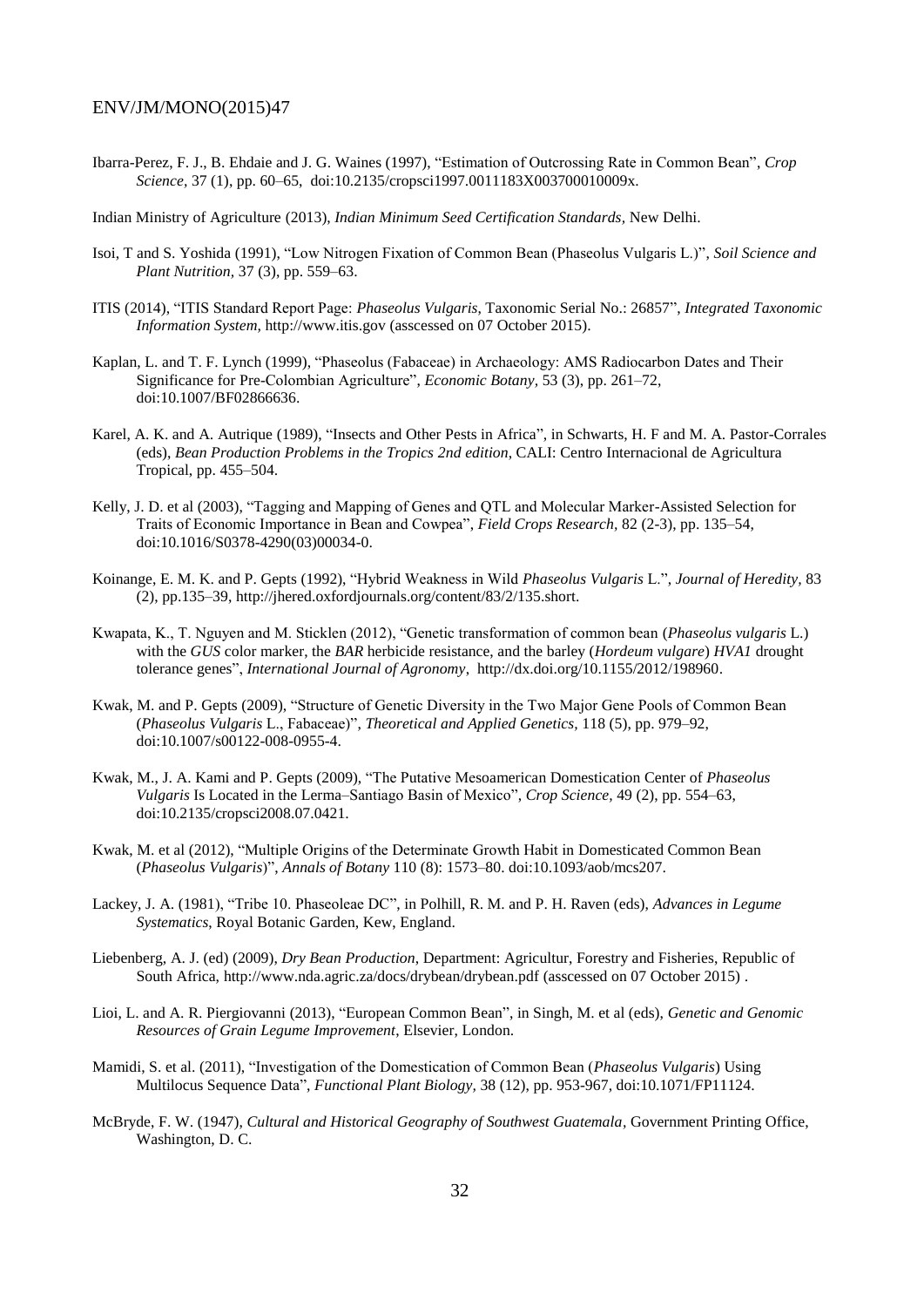- Miklas, P. N. et al (2006), "Common Bean Breeding for Resistance against Biotic and Abiotic Stresses: From Classical to MAS Breeding", *Euphytica,* 147 (1-2), pp. 105–31, doi:10.1007/s10681-006-4600-5.
- Mmbaga, M. T. and J. R. Steadman (1992), "Nonspecific Resistance to Rust in Pubescent and Glabrous Common Bean Genotypes", *Phytopathology,* 82, pp. 1283–87.
- OECD (2015), "Consensus document on compositional considerations for new varieties of common bean (*Phaseolus vulgaris* L.): Key food and feed nutrients, anti-nutrients and other constituents", *Series on the Safety of Novel Foods and Feeds,* No. 27, OECD, Paris
- Papa, R. and P. Gepts (2003), "Asymmetry of Gene Flow and Differential Geographical Structure of Molecular Diversity in Wild and Domesticated Common Bean (*Phaseolus Vulgaris* L.) from Mesoamerica", *Theoretical and Applied Genetics,* 106 (2), pp. 239–50, doi:10.1007/s00122-002-1085-z.
- Pillemer, E. A. and W. M. Tingey (1978), "Hooked Trichomes and Resistance of Phaseolus Vulgaris to Empoasca Fabae (Harris)", *Entomologia Experimentalis et Applicata,* 24 (1), pp. 83–94, doi:10.1111/j.1570- 7458.1978.tb02758.x.
- Porch, T. et al. (2013), "Use of Wild Relatives and Closely Related Species to Adapt Common Bean to Climate Change", *Agronomy,* 3 (2), pp. 433–61, doi:10.3390/agronomy3020433.
- Proctor, M., P. Yeo and A. Lack (1996), *The Natural History of Pollination,* Timber Press, Portland.
- Purseglove, J. W. (1968), *Tropical Crops: Dicotyledons. Longmans,* Longmans*,* London, pp. 719.
- Quintela, E. D. (2009), "Manejo Integrado de Pragas Do Feijoeiro", in Kluthcouski, J., L. F. Stone and H. Aidar (eds), *Fundamentos Para Uma Agricultura Sustentável, Com Ênfase Na Cultura Do Feijoeiro*, Embrapa Arroz e Feijão, Santo Antônio de Goiás, pp. 289–308.
- Ramos, M. L. G. et al. (2003), "Effect of Water Stress on Nitrogen Fixation and Nodule Structure of Common Bean", *Pesquisa Agropecuária Brasileira,* 38 (3), pp.339–47.
- Ribeiro, R. A. et al. (2013). "Novel Rhizobium Lineages Isolated from Root Nodules of the Common Bean (*Phaseolus Vulgaris* L.) in Andean and Mesoamerican Areas", *Research in Microbiology,* 164 (7), pp. 740–48, doi:10.1016/j.resmic.2013.05.002.
- Russo, V. M. and P. Perkins-Veazie (1992), "Cultural Practices Affecting Yield and Nutrient Content of Dry Bean", *Journal of Production Agriculture,* 5 (3), pp. 323–27.
- Sanchez-Arroyo, H. (2014), "Mexican Bean Beetle", *Featured Creatures,* University of Florida. http://entnemdept.ufl.edu/creatures/veg/bean/mexican\_bean\_beetle.htm (asscessed on 07 October 2015).
- Sandoval-Avila, D. M. et al (1994), "Effect of Tillage Practice and Planting Pattern on Performance of White Bean ( *Phaseolus Vulgaris* L.) in Ontario", *Canadian Journal of Plant Science,* 74 (4), pp. 801–5. doi:10.4141/cjps94-143.
- Schmit, V. and J. P. P. Baudoin (1992), "Screening for Resistance to Ascochyta Blight in Populations of *Phaseolus Coccineus* L. and *P. Polyanthus* Greenman", *Field Crops Research,* 30 (1-2), pp. 155–65, doi:10.1016/0378- 4290(92)90064-G.
- Schmutz et al. (2014), "A reference genome for common bean and genome-wide analysis of dual domestications," *Nature Genetics*, 46, pp. 707–713.
- Schwartz, H. F. and S. P. Singh (2013), "Breeding Common Bean for Resistance to White Mold: A Review", *Crop Science,* 53 (5), pp. 1832–44. doi:10.2135/cropsci2013.02.0081.